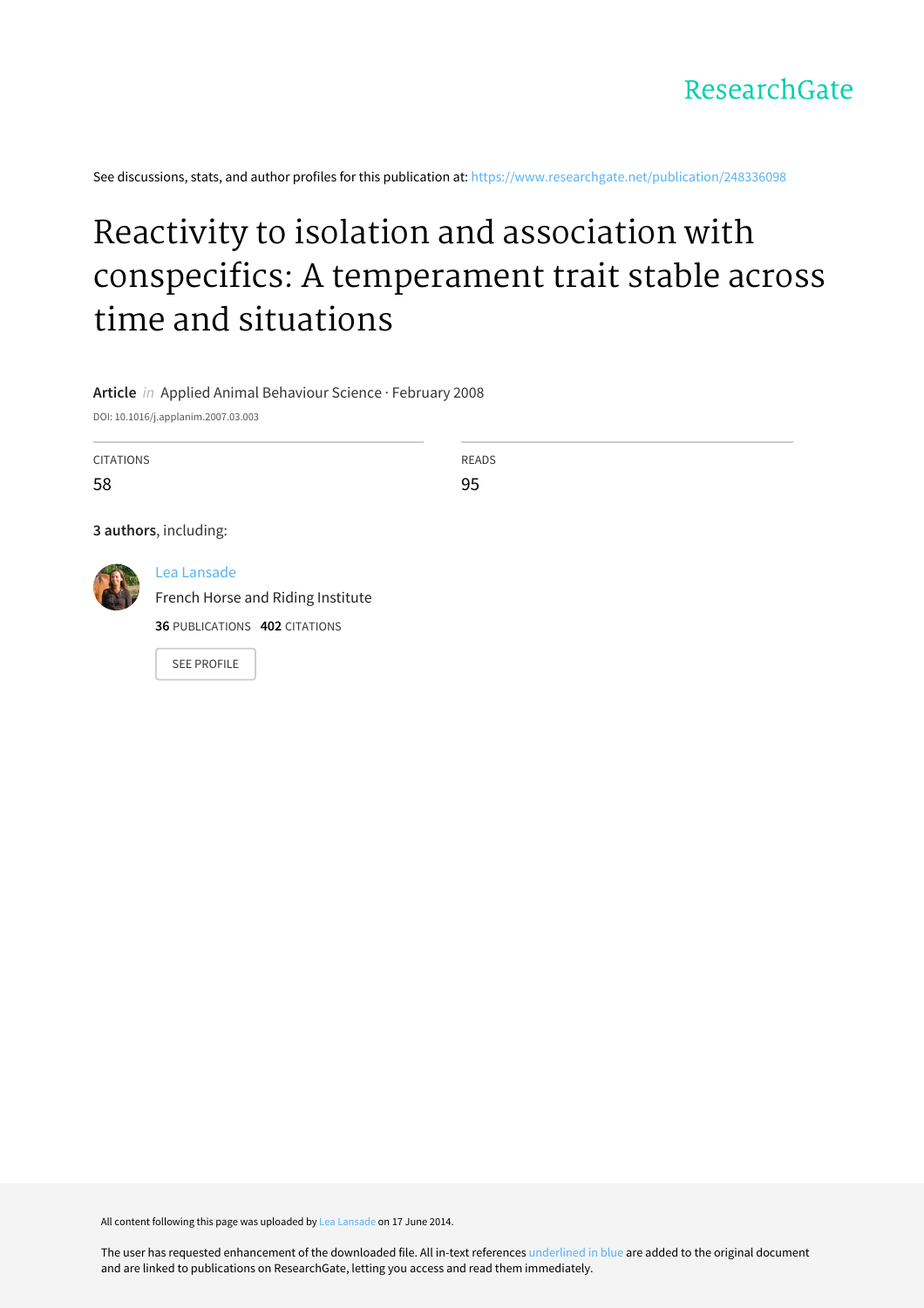

Available online at www.sciencedirect.com



**APPLIED ANIMAL REHAVIOUR SCIENCE** 

Applied Animal Behaviour Science 109 (2008) 355–373

www.elsevier.com/locate/applanim

# Reactivity to isolation and association with conspecifics: A temperament trait stable across time and situations

Léa Lansade <sup>a,\*</sup>, Marie-France Bouissou<sup>a</sup>, Hans W. Erhard <sup>b</sup>

<sup>a</sup> Laboratoire de Comportement, Neurobiologie et Adaptation, UMR 6175 Physiologie de la Reproduction et des Comportements, INRA-CNRS-Universite´ de Tours-Haras Nationaux, F-37380 Nouzilly, France <sup>b</sup> Macaulay Institute, Craigiebuckler, Aberdeen, AB15 8QH Scotland, GB, United Kingdom

> Accepted 5 March 2007 Available online 10 April 2007

# Abstract

A temperament trait is generally defined as individual differences in behaviour that are present early in life and relatively stable across situations and over time. The aim of this study was to test the existence of a trait «gregariousness» in horses, by testing the stability across situations and over time of the responses to different social events. Sixty-six Welsh ponies and 44 Anglo-Arab horses were successively tested at 8 months and 1.5 years of age. Among them, 33 ponies and 21 horses were also tested at 2.5 years of age. They were submitted to four test situations: isolation and separation from, attraction towards and passing conspecifics. We carried out the analysis using each of four test groups as a unit (e.g. 33 Welsh ponies born in 2001, tested in isolation).

Isolation and separation stood out as tests that showed a high consistency within test, across tests and across time. The most interesting behavioural parameter was the frequency of neighing, which was well correlated with other parameters measured in the same tests, such as defecation, locomotion and vigilance, as well as across the 3 years (e.g. for separation test:  $0.41 < R < 0.61$ ). Therefore, the behaviour of neighing observed in separation or isolation tests as early as 8 months of age appears to be a good indicator of similar behaviour in similar situations later in life, but also of other behaviours which can render the horse difficult to use.

No parameter recorded during the attraction test presented stability across situations and time: the reactions to this test were not the expression of a stable characteristic of the individual and did not reflect the same characteristic as the three other tests.

Of the different parameters recorded during the passing conspecifics test, the time to cross the arrival line near conspecifics showed good stability across years  $(0.35 < R < 0.68)$ . This parameter was also correlated

\* Corresponding author. Tel.: +33 2 4742 7279; fax: +33 2 4742 7743. E-mail address: [lansade@tours.inra.fr](mailto:lansade@tours.inra.fr) (L. Lansade).

<sup>0168-1591/\$ –</sup> see front matter  $\odot$  2007 Elsevier B.V. All rights reserved. doi:[10.1016/j.applanim.2007.03.003](http://dx.doi.org/10.1016/j.applanim.2007.03.003)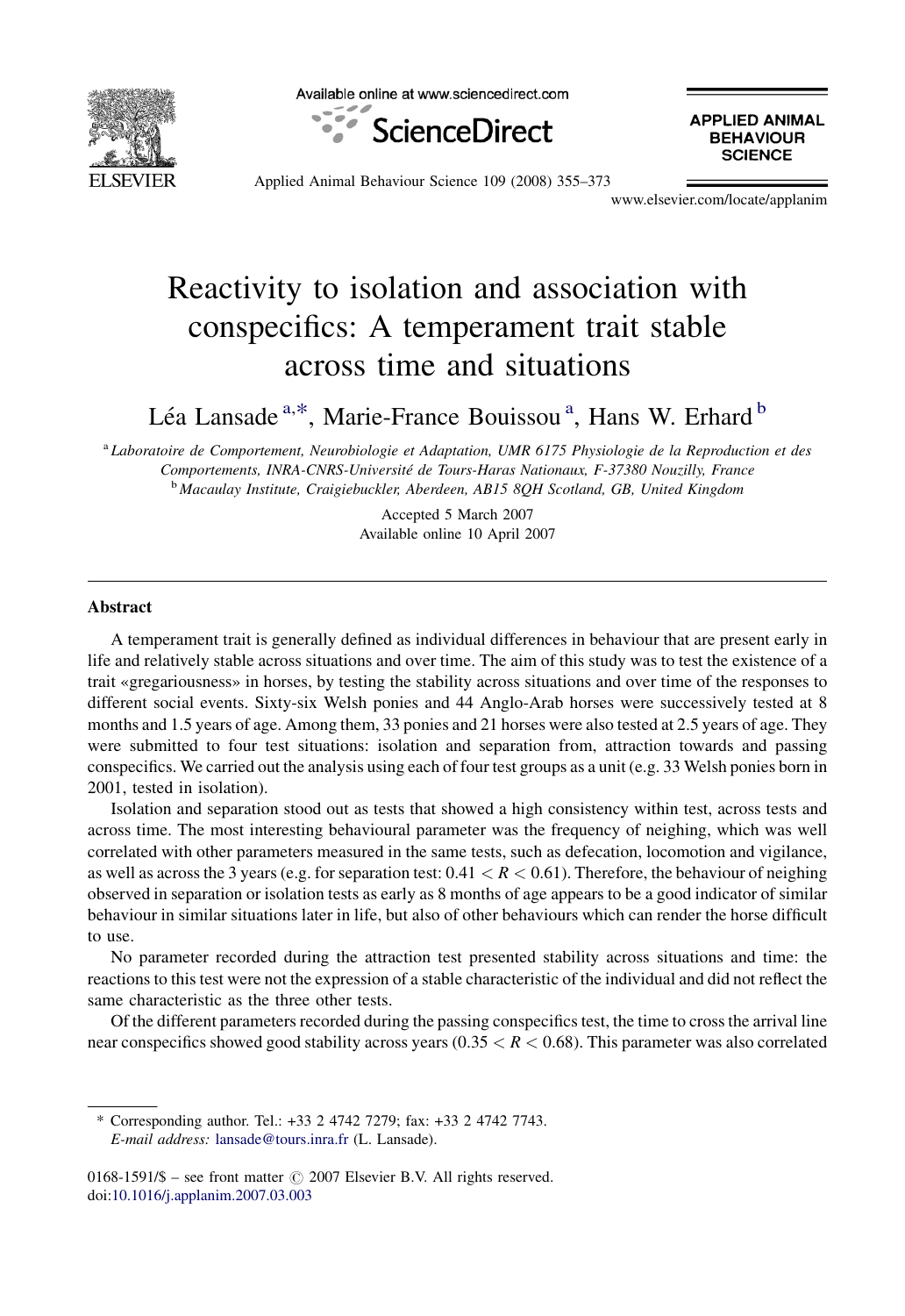with many others recorded during the same test, and also, to a certain extent, to the frequency of neighing in the isolation and separation tests.

This stability across responses expressed in various social contexts, and this stability over time, from 8 months to 2.5 years of age suggest the existence of a trait of gregariousness in the horse. From a practical point of view, that means it is possible to estimate the level of gregariousness of a horse as early as 8 months of age. Furthermore, additional analysis shows that gregariousness decreases with age.  $\circ$  2007 Elsevier B.V. All rights reserved.

Keywords: Horse; Equus caballus; Temperament; Trait; Isolation; Conspecific association; Stability

# 1. Introduction

Horses, like all domestic ungulates, are gregarious animals. Consequently, all events inducing separation from or confrontation with conspecifics can have a major impact on their behaviour. In many gregarious species, social isolation is known to induce severe psychological stress, which is expressed through behavioural and physiological changes: increase of vocalization, locomotion, heart rate or plasma cortisol concentration (cattle: [Boissy and Le Neindre, 1997](#page-18-0)[;](https://www.researchgate.net/publication/14072407_Behavioral_Cardiac_and_Cortisol_Responses_to_Brief_Peer_Separation_and_Reunion_in_Cattle?el=1_x_8&enrichId=rgreq-f42724535662fab1c31b8b8bbba25316-XXX&enrichSource=Y292ZXJQYWdlOzI0ODMzNjA5ODtBUzoxMTUwMDIyODc1OTU1MjFAMTQwNDQzMDA5MDYwNA==) sheep: [Lyons](#page-18-0) [et al., 1993; Cockram et al., 1994; Mears and Brown, 1997; Vandenheede et al., 1998](#page-18-0)[;](https://www.researchgate.net/publication/240398233_Interpretation_of_behavioural_reactions_of_sheep_towards_fear-eliciting_situations?el=1_x_8&enrichId=rgreq-f42724535662fab1c31b8b8bbba25316-XXX&enrichSource=Y292ZXJQYWdlOzI0ODMzNjA5ODtBUzoxMTUwMDIyODc1OTU1MjFAMTQwNDQzMDA5MDYwNA==) goats: [Lyons et al., 1993;](#page-18-0) horses: [Wolff et al., 1997; Mal et al., 1991](#page-19-0)).

Even though there is as yet no scientific study to confirm this, we propose that these situations can have a significant impact on the utilization of the horse. In equestrian activities, the horse is frequently led to be isolated from conspecifics or to pass beside other horses. Excessive reactions to these frequent kinds of situations can affect the concentration of the horse and render it difficult to use. The stress induced by the separation can also affect its welfare. Consequently, the possibility to select the horses as early as possible in function of their reactions to social separation and social attraction could be very useful.

The reactivity to social separation and/or to social attraction is often considered as a ''temperament trait'' (for a review, see [Gosling and John, 1999](#page-18-0)[\).](https://www.researchgate.net/publication/254081517_Personality_Dimensions_in_Nonhuman_AnimalsA_Cross-Species_Review?el=1_x_8&enrichId=rgreq-f42724535662fab1c31b8b8bbba25316-XXX&enrichSource=Y292ZXJQYWdlOzI0ODMzNjA5ODtBUzoxMTUwMDIyODc1OTU1MjFAMTQwNDQzMDA5MDYwNA==) A temperament trait is generally defined as individual differences in behaviour that are present early in life and are relatively stable across various kinds of situations and over the course of time ([Bates, 1987; Goldsmith](#page-18-0) [et al., 1987\)](#page-18-0). The reactivity to social separation and/or to social attraction is regrouped under various terms which are frequently used interchangeably, with little variation between their definitions. For example, the terms ''sociability'', ''social motivation'' or ''social attraction'' are used interchangeably to describe ''the tendency to graze close to their peers'' [\(Boissy and](#page-18-0) [Dumont, 2002; Sibbald and Hooper, 2004](#page-18-0) in sheep). The term ''social motivation'' is also defined as ''the tendency of a visually isolated animal to establish visual contact with, move towards and remain in proximity to a group of conspecifics'' [\(](https://www.researchgate.net/publication/223580796_Social_motivation_in_Japanese_quail_Coturnix_japonica_chicks_selected_for_high_or_low_levels_of_treadmill_behavior?el=1_x_8&enrichId=rgreq-f42724535662fab1c31b8b8bbba25316-XXX&enrichSource=Y292ZXJQYWdlOzI0ODMzNjA5ODtBUzoxMTUwMDIyODc1OTU1MjFAMTQwNDQzMDA5MDYwNA==)[Launay et al., 1991](#page-18-0) in chickens). This is a concept similar to the ''gregariousness'' defined by [Wolff et al. \(1997\)](#page-19-0) in horses as the reactions to social separation. However, some of these terms are used to describe another type of tendency: the tendency to react to strangers (generally measured during social confrontation tests between familiar and unfamiliar partners). This is the case of the terms ''sociability'' [\(Svartberg and](#page-19-0) [Forkman, 2002](#page-19-0) in dogs), ''social behaviour'' [\(](https://www.researchgate.net/publication/8375670_Sociability_trait_and_serotonin_metabolism_in_the_rat_social_interaction_test?el=1_x_8&enrichId=rgreq-f42724535662fab1c31b8b8bbba25316-XXX&enrichSource=Y292ZXJQYWdlOzI0ODMzNjA5ODtBUzoxMTUwMDIyODc1OTU1MjFAMTQwNDQzMDA5MDYwNA==)[Tonissaar et al., 2004](#page-19-0) in rats) or ''social reactivity'' (Perré [et al., 2002](#page-18-0) in domestic pullets). In this paper, we are interested only in the reactivity to social isolation, to social separation and to social attraction and we investigate whether these three correspond to a more general temperament trait in the horse, which we may call ''gregariousness''.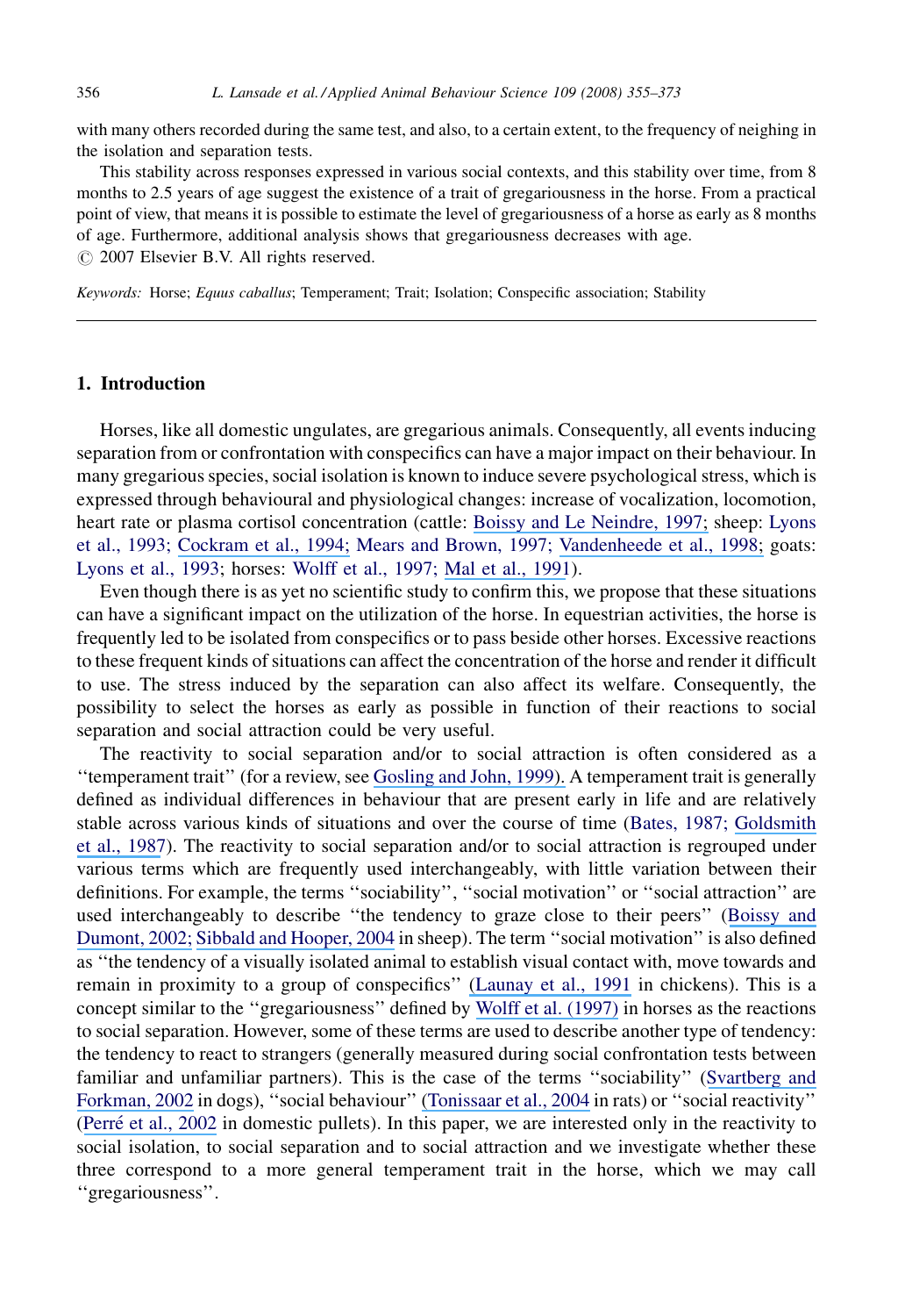One approach to assess temperament traits which has become increasingly popular is to measure many behaviours in one or more situations or to carry out questionnaires regarding these behaviours and to use multivariate analyses, such as factor analysis or principal components analysis to extract two or three factors which are thought to represent important personality traits. This approach has been tested on several different taxonomic groups with very different ecological requirements including humans [\(Buss and Plomin, 1986; Goldsmith](#page-18-0) [et al., 1987\)](#page-18-0), rhesus monkeys ([Stevenson-Hinde et al., 1980](#page-19-0)), octopuses ([Mather and](#page-18-0) [Anderson, 1993](#page-18-0)), cats [\(](https://www.researchgate.net/publication/12159066_Ontogeny_of_individuality_in_the_domestic_cat_in_the_home_environment?el=1_x_8&enrichId=rgreq-f42724535662fab1c31b8b8bbba25316-XXX&enrichSource=Y292ZXJQYWdlOzI0ODMzNjA5ODtBUzoxMTUwMDIyODc1OTU1MjFAMTQwNDQzMDA5MDYwNA==)[Lowe and Bradshaw, 2000](#page-18-0)[\),](https://www.researchgate.net/publication/12159066_Ontogeny_of_individuality_in_the_domestic_cat_in_the_home_environment?el=1_x_8&enrichId=rgreq-f42724535662fab1c31b8b8bbba25316-XXX&enrichSource=Y292ZXJQYWdlOzI0ODMzNjA5ODtBUzoxMTUwMDIyODc1OTU1MjFAMTQwNDQzMDA5MDYwNA==) dogs ([Svartberg and Forkman, 2002](#page-19-0)), sheep (Vandenheede et al., 1998; Viérin and Bouissou, 2001), goats ([Lyons et al., 1988](#page-18-0)), pigs ([Spoolder et al., 1996; Forkman et al., 1995](#page-19-0)), cattle ([Grignard et al., 2001](#page-18-0)), donkeys ([French,](#page-18-0) [1993\)](#page-18-0) and horses (Viérin et al., 1998; Visser et al., 2001), and the two most commonly found axes, defined as traits, are activity/arousal and sociability. This is the quasi exclusive approach for the study of traits referring to social reactions. However, we do not think this approach is adequate to determine personality traits. Indeed, a trait is defined as a behavioural tendency, stable across situations and over time. Therefore this approach does not permit to determine if the dimensions found with the statistical analysis present stability. It is only a ''snapshot'' of the behaviour at a given time and in a given situation, which permits to extract some associated behaviours, but which does not demonstrate that they correspond to temperament traits. As pointed out by [Tulloh \(1961\)](#page-19-0), [Grandin \(1993\)](#page-18-0) or [Seaman et al. \(2002\)](#page-19-0)[,](https://www.researchgate.net/publication/248333911_Behavioral_agitation_during_handling_of_cattle_is_persistent_over_time?el=1_x_8&enrichId=rgreq-f42724535662fab1c31b8b8bbba25316-XXX&enrichSource=Y292ZXJQYWdlOzI0ODMzNjA5ODtBUzoxMTUwMDIyODc1OTU1MjFAMTQwNDQzMDA5MDYwNA==) it is possible that a large day-to-day variation in behaviour occurs. If behaviours used to describe temperament are not consistent over time, the animal may be assigned a different temperament score each time it is tested. It is the same problem if the behaviour is not consistent over situations in the same context. For this reason we used another approach, which consists of proposing the hypothesis of the existence of a trait and to test the stability across situations and over time of the different behaviours expressed by the animals in a specific context (in the present case, in social context). This approach has been commonly used for the assessment of a trait of fearfulness (for a review: [Boissy, 1998\)](#page-18-0), but very rarely for the assessment of a trait referring to social reactions. In horses, we can cite [Seaman et al. \(2002\)](#page-19-0) who show that the responses of horses to an open-field arena (involving social isolation) is consistent over time during tests repeated three times with an average of 9 days between trials, suggesting the existence of a certain stability. However, in this study, stability between different situations referring to a social context (as open field test and behaviour during reintroduction in the social group) was not found and the stability over time was only demonstrated over a relatively short period.

Therefore, the aim of this study was to test the hypothesis of the possible existence of a general temperament trait, that we will call ''gregariousness'' by testing the two characteristics of a trait: stability across situations and stability over time. For this purpose, we tested the animals in two situations of social isolation (isolation and separation) and in two situations of social interactions (attraction to and passing between conspecifics), and we repeated these situations every year, from the age of 8 months to the age of 2.5 years. Among the many behavioural parameters we measured during these tests, we determined the more reliable behavioural indicators of the possible trait of gregariousness. These indicators are the behavioural parameters which show the best stability over time and across situations. From a practical point of view, these parameters could be used to assess the level of gregariousness of a horse. In the case of identification of a trait of gregariousness, we also tested effects of age and sex.

This paper is a part of a more general study which attempts to assess several possible temperament traits in horses such as fearfulness, reactivity to humans or activity level.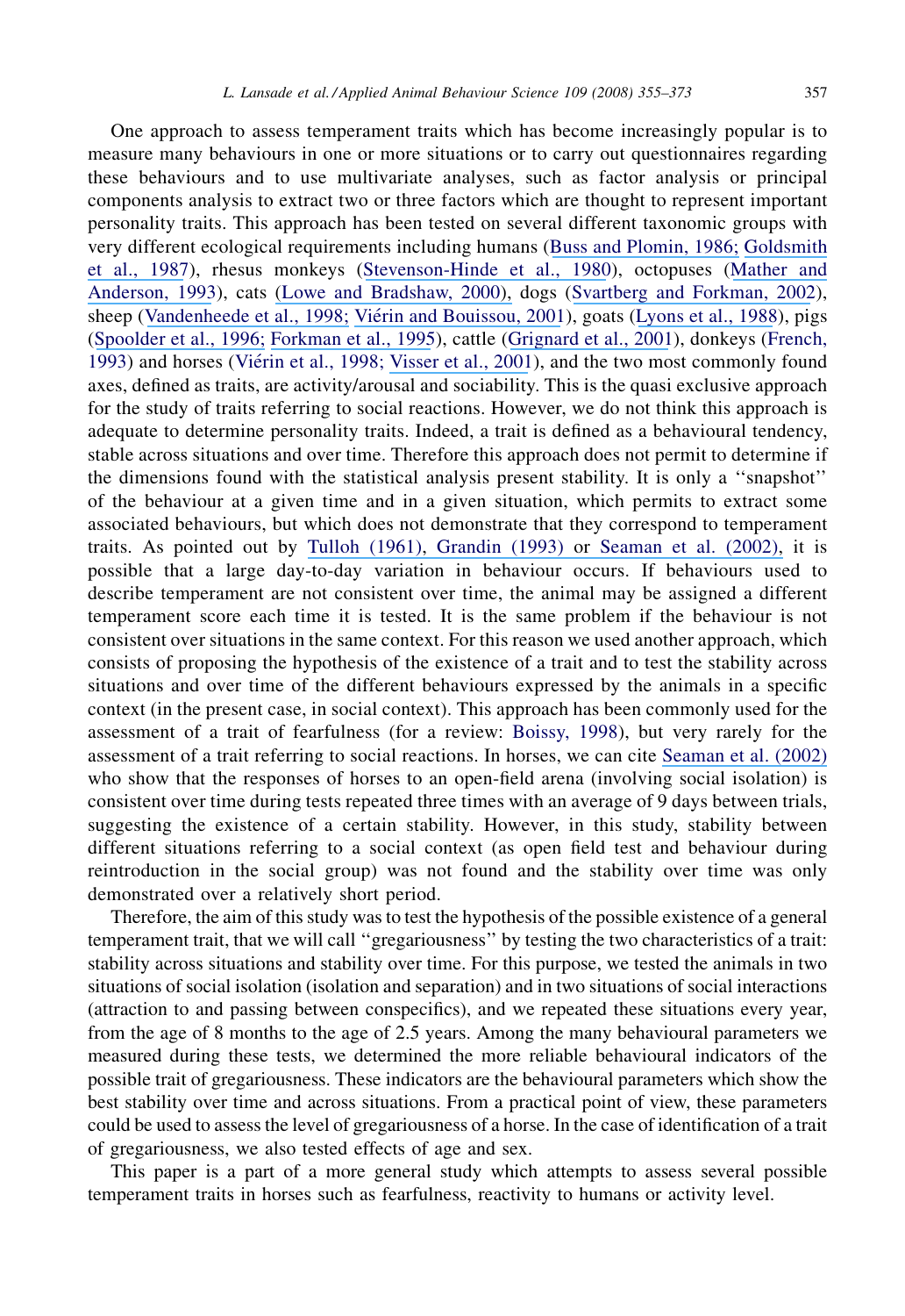#### <span id="page-4-0"></span>2. Animals, material and methods

#### 2.1. Animals

One hundred and ten horses, divided in four groups were used. They originally comprised 22 Anglo-Arab horses (AA01) and 33 Welsh ponies (W01) born in 2001 and 22 different Anglo-Arab horses (AA02) and 33 Welsh ponies (W02) born in 2002. Of those, five horses had to be excluded from the study, due to illness  $(N = 2)$  or after a bone fracture  $(N = 3)$ . The number of horses tested at each age is presented in Table 1. The animals of the two breeds were born and lived at two different places. Anglo-Arab horses were individually identified with an electronic chip in the neck and Welsh ponies with an ear tag.

Animals of each group were maintained on pasture with their dam until  $6 \pm 1$  months of age, when they were abruptly weaned (complete and definitive separation from the mother). Males were castrated around 12 months of age. From 6 to 11 months, 20 to 23 months and 32 to 35 months the animals were housed indoors corresponding both to the winter period and the period of tests.

Anglo-Arab horses were housed individually on sawdust bedding,  $6 \text{ m} \times 3 \text{ m}$  box adjacent to an individual 3 m  $\times$  3 m outside area (Fig. 1). Boxes were separated from each other by metal hurdles so that horses could see all the animals present in the barn and interact with their neighbours (sniffing, licking, biting or grooming, etc.). The outside area was separated from the inside area of the box by a door. When horses were in the outside area and when the door was closed, they could not see inside the barn.

Welsh ponies were housed all together in a straw-bedded,  $15 \text{ m} \times 15 \text{ m}$  group pen and were moved to an outdoor paddock every day for 4 h.

They were fed twice a day with commercial pellets and hay, except for the period of tests involving a feeding motivation during which they were fed three times a day so that all the animals had a similar level of feeding motivation whenever they were tested. Water was available ad libitum.

| Trainoci of horses tested at the different ages | Age      |           |           |
|-------------------------------------------------|----------|-----------|-----------|
|                                                 | 8 months | 1.5 years | 2.5 years |
| Welsh, born in $2001$ (W01)                     | 33       | 33        | 33        |
| Welsh, born in $2002$ (W02)                     | 33       | 32        |           |
| Anglo-Arab, born 2001 (AA01)                    | 22       | 21        | 21        |
| Anglo-Arab, born 2002 (AA02)                    | 22       | 19        |           |

#### Table 1 Number of horses tested at the different ages



Fig. 1. Layout of the building where the Anglo-Arab horses were housed and tested.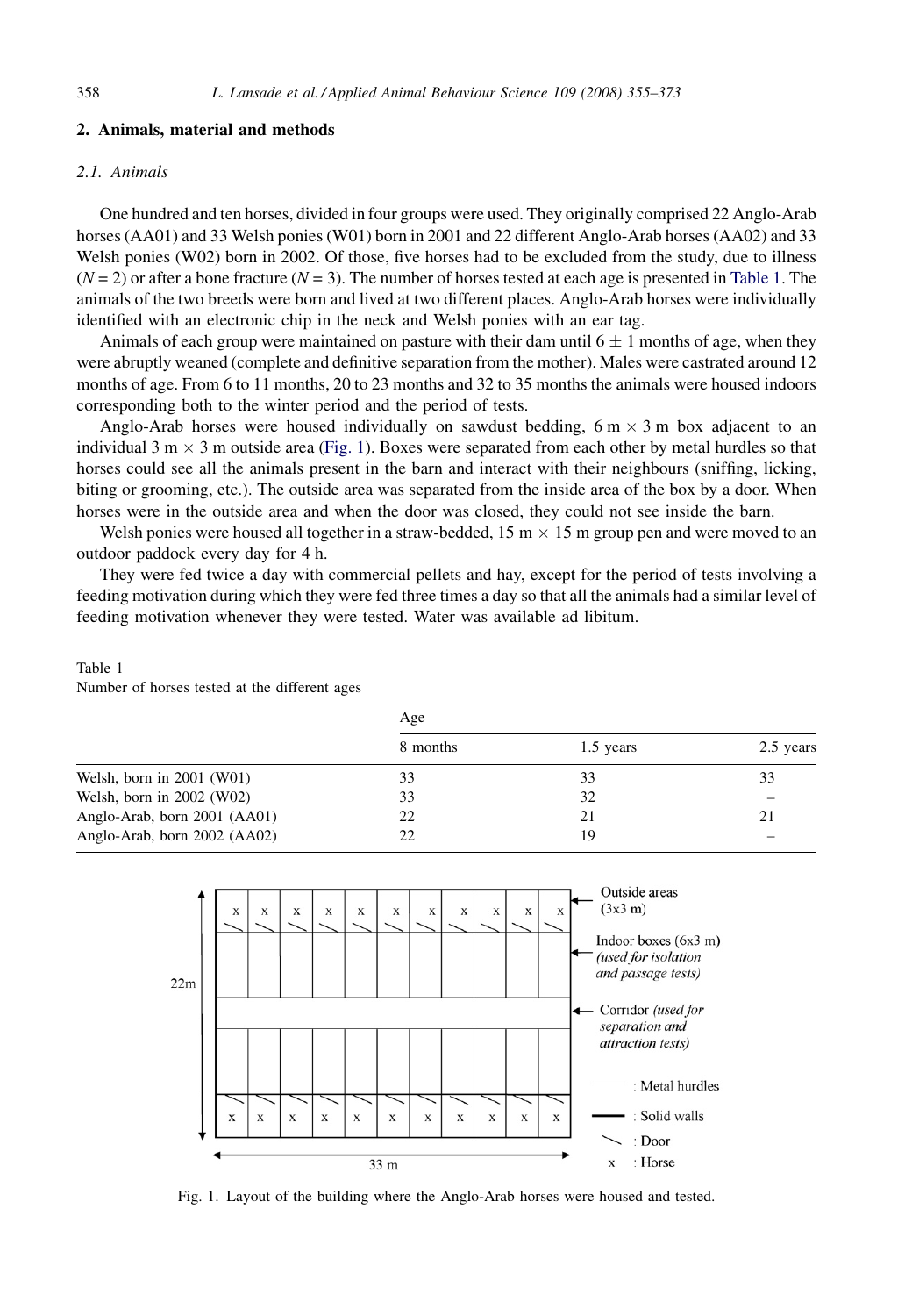

Fig. 2. Layout of the building where the Welsh ponies were housed and tested.

Outside the test periods, horses and ponies were maintained on pasture. They received similar, limited human contact necessary for routine husbandry: feeding when indoors, changes of pasture and emergency veterinary care when necessary.

#### 2.2. Experimental procedure

In order to examine only the reactions specific to the stimulus studied, we attempted to test animals in a context as neutral as possible: tests were performed in a familiar place and animals were habituated to the experimental procedure for a minimum of 3 days just before the tests.

Anglo-Arab horses were tested in the barn where they were living [\(Fig. 1](#page-4-0)). Welsh ponies were tested in a barn or a corridor adjacent to the pen where they were living. During the test period, the ponies were randomly placed into the four boxes (4 m  $\times$  6 m), in which the tests were later performed, for 4 h per day and in groups of 4 or 5 (Fig. 2). In both breeds, when a horse was tested, it was extracted from the outside part of its box (Anglo-Arab) or from its box (Welsh) by a handler and placed in the test pen and the test began immediately. The other horses could not see the test horse and vice versa.

Horses were randomly assigned to a testing order for each test. During the habituation and the different tests, the experimenters were hidden behind a one-way mirror. Two audience horses were used in the different habituations or tests. They were unfamiliar to the tested horses at the beginning of the study. They were chosen because they were known to be especially calm: they could stay motionless during the whole of the test periods.

#### 2.2.1. Test situations

Animals were submitted to four test situations. Animals born in 2001 (AA01 and W01) were tested in these four situations at the age of 8 months, 1.5 and 2.5 years of age while the animals born in 2002 (AA02 and W02) were only tested at the age of 8 months and 1.5 years of age.

2.2.1.1. Isolation from conspecifics: "isolation test". This test consisted in isolating the horse from its conspecifics, without possibility to join them or to communicate with them, and to observe the reactions to isolation. Anglo-Arab horses were tested in their own boxes (whereas non test horses were kept in their outside areas, [Fig. 1\)](#page-4-0). Welsh ponies were tested in a pen constructed in the corridor of the barn (Fig. 2). In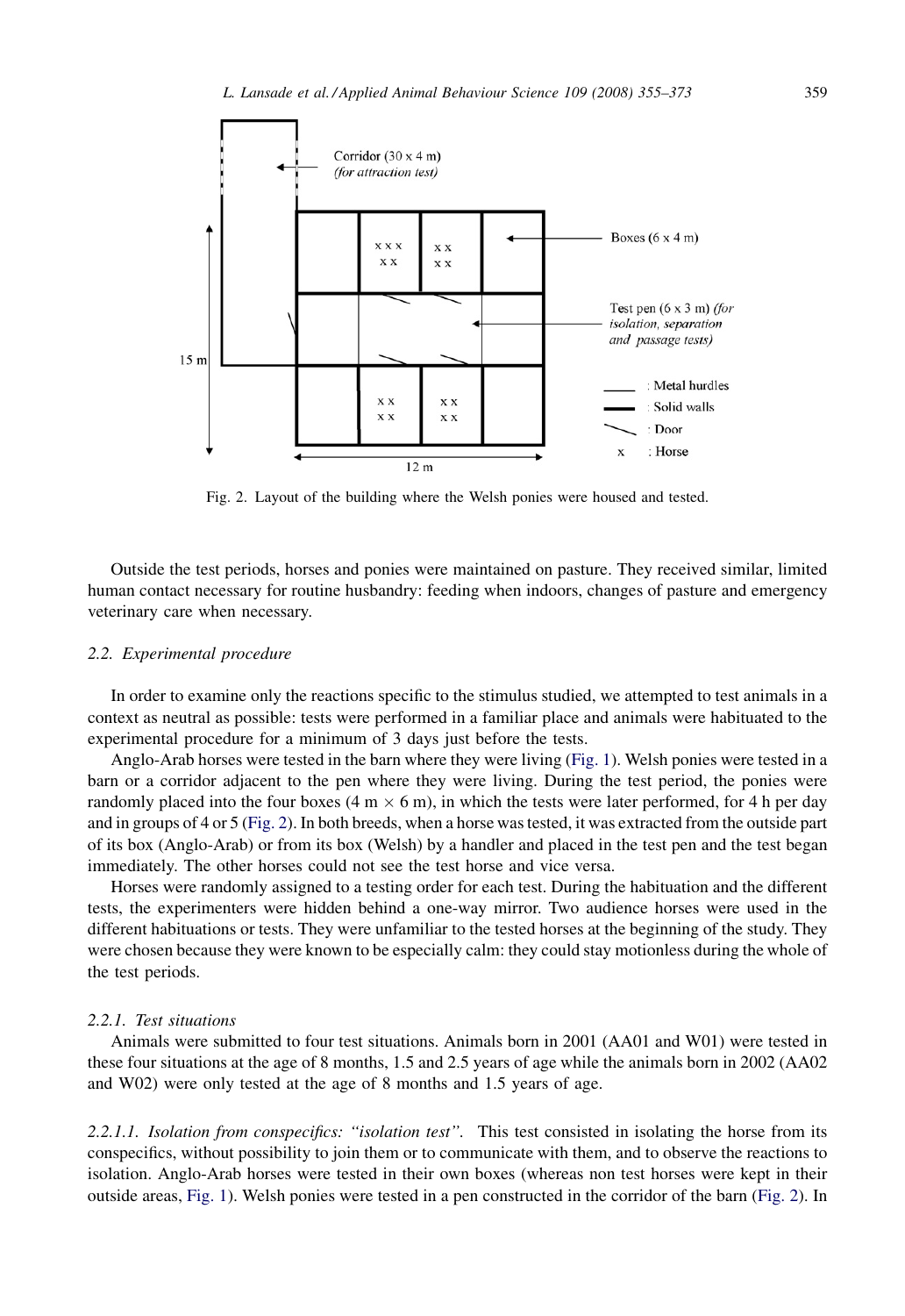<span id="page-6-0"></span>both cases, the test pens were 6 m long and 3 m wide. To evaluate the area covered by the horse, they were divided in 6 sectors of equal size (1.5 m  $\times$  2 m) traced with plaster powder on the ground (on the sawdust in the case of Anglo-Arab horses, or on the concrete floor in the case of Welsh ponies).

Habituation. This phase consisted of habituating the horse to being led into the test pen and to staying in it without particular reactions. To avoid the tested horse being alone in the pen during habituation, two ''audience'' horses were attached on each side of the test pen, at about 4 m distance. The test horses were placed in this situation daily for 5 min, until they no longer manifested the following behaviours: neighing, defecations, trot or gallop, during three consecutives days. The presence of one occurrence of one of these four behaviours during the three consecutives days was tolerated. For example, if a horse neighed only once during three consecutives days, but never defecated, trotted or galloped, we considered it habituated.

Test. During the test, the two audience horses were absent. The test lasted 5 min during which 11 behavioural parameters were recorded (Table 2).

2.2.1.2. Separation from conspecifics: ''separation test''. Instead of moving the test horse away from conspecifics, in this test the conspecifics were moved away from the test horse (see below for more details).

| Parameters                                                                                                                                                                                                                                                                                                                            | Isolation | Separation | Attraction       | Passage               |
|---------------------------------------------------------------------------------------------------------------------------------------------------------------------------------------------------------------------------------------------------------------------------------------------------------------------------------------|-----------|------------|------------------|-----------------------|
| Glance at the public horses (latency and frequency) the<br>horse stands still, with elevated neck, head and ears<br>oriented in direction of the stimulus                                                                                                                                                                             |           |            | $X^a$            | $\mathbf{X}^\text{b}$ |
| Sniffing the public horses (frequency) the horse stands<br>still, with elevated neck, head and ears oriented anywhere<br>except in the direction of the stimulus                                                                                                                                                                      |           |            |                  | X                     |
| Licking/nibbling the public horses (frequency)                                                                                                                                                                                                                                                                                        |           |            |                  | $X^a$                 |
| Neigh (latency and frequency)                                                                                                                                                                                                                                                                                                         | X         | X          | $X^c$            | $X^{a,b}$             |
| Defecation (latency and frequency)                                                                                                                                                                                                                                                                                                    | X         | X          | $X^{\mathrm{a}}$ | $X^{a,b}$             |
| Trot (frequency)                                                                                                                                                                                                                                                                                                                      | X         | X          | X                | $X^a$                 |
| Scraping the floor with the foot (frequency)                                                                                                                                                                                                                                                                                          | X         | X          | $X^a$            | $X^a$                 |
| Vigilant position (frequency)                                                                                                                                                                                                                                                                                                         | X         | X          | X                | $X^a$                 |
| Sectors entered (number) test pens were divided into 6<br>(isolation and separation tests) or 5 (attraction test)<br>sectors of equal size, marked on the floor with plaster<br>powder. The number of sectors entered by the horse for<br>the whole duration of the tests was quantified as an<br>indicator of its locomotor activity | X         | X          | X                |                       |
| Sniffing the floor/the apparatus (frequency)                                                                                                                                                                                                                                                                                          | X         | X          | X                | $X^a$                 |
| Snorting (frequency) forceful expulsion of air through<br>the nostrils preceded by a raspy inhalation sound                                                                                                                                                                                                                           | $X^a$     | $X^a$      | $X^a$            | $X^{\mathrm{a}}$      |
| Time spent near the stimulus (s) time spent in a zone of<br>$2 m \times 3 m$ , traced on the floor, just behind the audience<br>horses. The horse is considered to be in the zone<br>when both forelegs are in the zone                                                                                                               |           | X          |                  |                       |
| Escape-attempt (frequency) the horse jumps on the<br>hurdles delimiting the test pens                                                                                                                                                                                                                                                 | $X^a$     | $X^a$      | $X^a$            | $X^a$                 |
| Time to cross the arrival line (s) time necessary for the<br>two forelegs to cross the line delimiting the arrival zone                                                                                                                                                                                                               |           |            | X                | X                     |
| Stop in front of the horses (frequency)                                                                                                                                                                                                                                                                                               |           |            |                  | X                     |

Behavioural parameters recorded during the tests

<sup>a</sup> Behaviours expressed by less than 15% of the individuals in all 10 repetitions of the test.  $\frac{b}{c}$  Only the frequency was measured.

<sup>c</sup> Behaviours expressed by less than 15% of the individuals in only 4 of the 10 repetitions of the test.

Table 2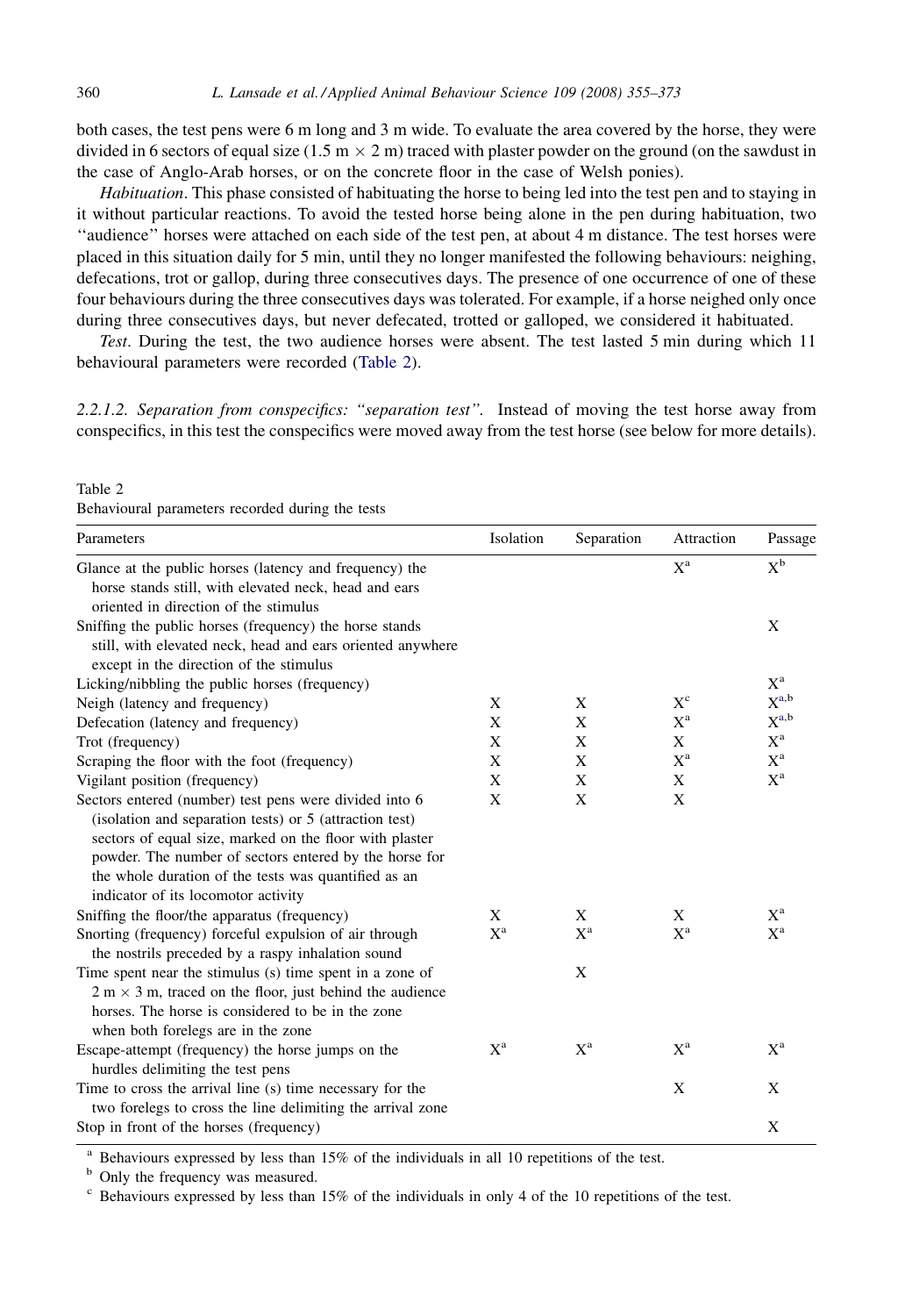The test consisted of placing an audience horse near the test pen and then to remove it from the view of the test horse (without possibilities for the test horse to join it) in order to evaluate the response to social separation.

In both breeds, the animals were tested in a pen  $(6 \text{ m} \times 3 \text{ m})$  constructed in the corridor of the barn using metal hurdles.

Habituation. The habituation was similar to that described above for the isolation test, but the two audience horses were both present at only one end of the pen.

Test. The test lasted 3 min, consisting of two phases of 90 s each. During the first phase, the two audience horses were present at one end of the pen as during the habituation period: the animals did not manifest any particular behaviour (neighing, defecation, trot or gallop). During the second phase (separation), the audience horses were removed, and the test horse was alone. In the experiment conducted on Welsh ponies, during the phase 2, the audience horses were led away to a box adjacent to the corridor using a long lead rope attached to their halter, and were then out of sight of the test horse. This way, the test horse could not see the handler. In the experiment conducted on Anglo-Arabs, a sliding door separated the audience horses and the test horse. In the first phase, the door was open and the test horse could see the audience horses. In the second phase, the door was closed (with a system of ropes which also permit the experimenter to be hidden) and the test horse could not see the audience horse. Twelve behavioural parameters were recorded during phase 2 [\(Table 2\)](#page-6-0).

2.2.1.3. Attraction towards conspecifics: "attraction test". This test consisted of isolating the test horse at one end of a corridor, with the opportunity to join the audience horses which were placed at the opposite end. The aim of this test was to assess the reaction to a social attraction. This test is similar to the ''runway test'' used in birds ([Suarez and Gallup, 1983; Vallortigara, 1992; Mills et al., 1995; Jones et al., 2002\)](#page-19-0).

The test took place in a long corridor  $(30 \text{ m} \times 4 \text{ m}$ , Fig. 3) inside the barn (Anglo-Arab horses) or adjacent to the barn (Welsh ponies). Three zones were marked on the floor of the corridor using plaster powder. The first zone  $(4 \text{ m} \times 4 \text{ m})$  corresponded to a "starting zone" and the third one  $(4 \text{ m} \times 4 \text{ m})$ corresponded to an "arrival zone". In the second zone (22 m  $\times$  4 m), four wooden bars of 2 m long, resting on 80 cm high plastics cubes, were placed across the corridor, delimiting five sectors of equal size (Fig. 3). These bars prevented the test animals from walking in a straight line and hence increased the actual distance between the starting and the arrival zone.

Habituation. During the habituation period (5 min per day), the two audience horses were placed in two compartments constructed at the two ends of the corridor, and the test horse was allowed to move freely in the corridor for 2.5 min. After this time, the handler gently pushed the horse once (without the horse being



Fig. 3. Set-up for the attraction test.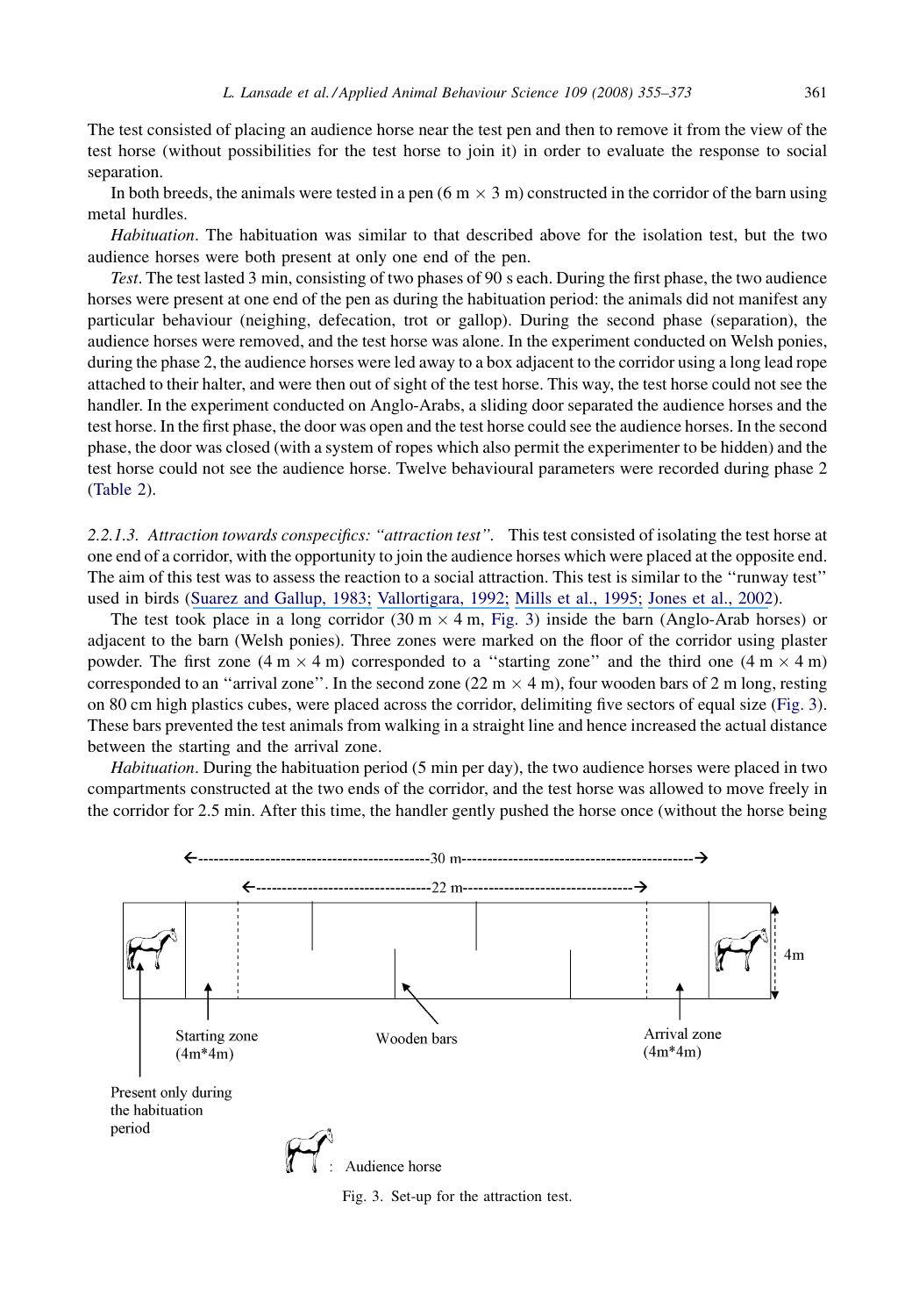haltered) from beginning to end of the corridor to familiarize it with every part of the apparatus, and then released it again for the rest of the habituation time. The criterion of habituation was identical to those described for the isolation test (neighing, defecate, trot or gallop no more than one time during three consecutives days). The number of days required for habituation was between 3 and 6 days.

Test. During the test, only one audience horse was present, placed in the compartment behind the arrival zone. The test animal was led into the starting zone by a handler (without being haltered) and was released in the corridor. Immediately, the handler entered an adjacent box to be hidden from the test horse. The time recording started when the horse's two forelegs crossed the line delimiting the starting zone. The animal had 90 s to cross the line into the arrival zone. If it did not cross the line in this time, the test was terminated and a ''time necessary to cross the arrival line'' of 91 s was assigned to the horse. Fourteen behavioural parameters were recorded during the test ([Table 2\)](#page-6-0).

2.2.1.4. Pass conspecifics: "passing test". This test consisted of making the horse go past the audience horses, with the possibility for the test horse to stop near them and to interact with them, in order to determine the reaction to a social attraction. This test involved a conflict of motivations between feeding on one hand and stopping to interact with conspecifics on the other hand. This kind of conflict has been used in sheep by [Dumont and Boissy \(2000\),](#page-18-0) and [Boissy and Dumont \(2002\).](#page-18-0)

The test took place in the corridor of the barn or in the box of the animal. Three zones were marked on the floor of the test pen (6 m  $\times$  3 m) using plaster powder (Fig. 4). The first zone (1.50 m  $\times$  3 m) corresponded to a "starting zone". The second zone corresponded to a "central zone" ( $3 \text{ m} \times 3 \text{ m}$ ). The third one  $(1.50 \text{ m} \times 3 \text{ m})$  corresponded to an "arrival zone" and contained a bucket full of food (commercial pelleted food, part of the horses' usual diet).

Habituation. This phase aimed at habituating the test animal to going to the arrival zone containing the food. During the habituation period, the two audience horses were tied 3 m away from the corridor (Fig. 4). An experimenter entered the pen with the test animal, led it (without being haltered) to the starting zone and then released it. Subsequently, the handler immediately entered an adjacent box to be hidden from the horse. The time recording started when the horse's two forelegs crossed the line delimiting the starting zone. The animal had 40 s to cross the line into the arrival zone containing the food. If it did not succeed, the experimenter led it again to the starting zone (the horse was not fed its normal ration in this case). It was offered eight trials per day. The criterion for this habituation was that the horse performed seven correct trials per day on three consecutive days.



Fig. 4. Set-up for the passing test (starting and arrival zones:  $1.5 \text{ m} \times 3 \text{ m}$ ; central zone:  $3 \text{ m} \times 3 \text{ m}$ ).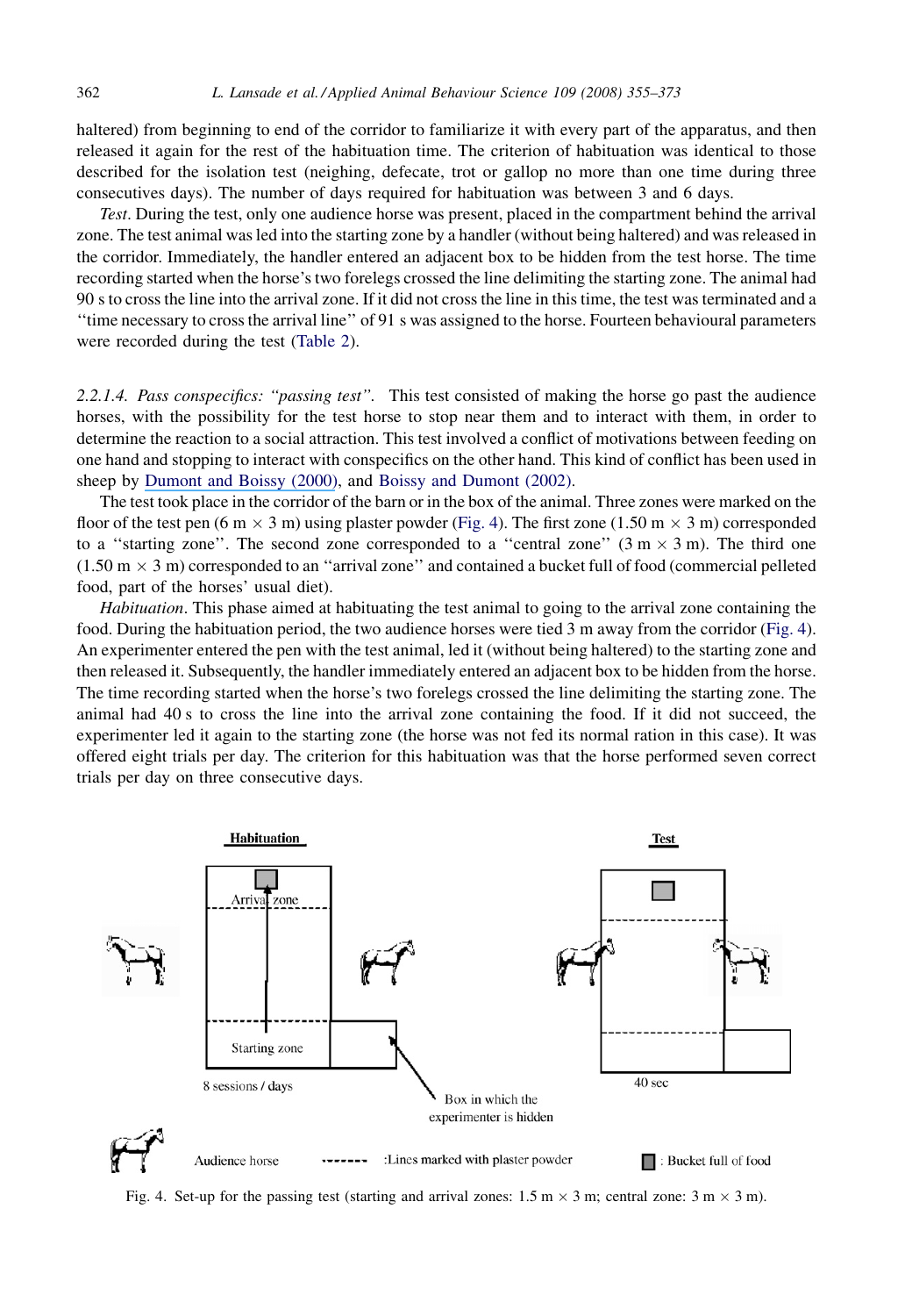Test. The test was carried out on the day after the horse reached the criterion. The two audience horses were tied alongside the corridor so that the test horse was able to touch them. The test animal had also 40 s to cross the arrival line, and 16 behavioural parameters were recorded [\(Table 2\)](#page-6-0). Depending on group and age, up to 25% of the horses did not cross the arrival line in the allowed time. The others crossed the arrival line in a time ranging between 3 and 38 s.

#### 2.2.2. Behavioural observations

The behavioural parameters recorded during the four test situations are presented and defined in [Table 2.](#page-6-0)

#### 2.3. Statistical analysis

In many studies which used the kind of tests used in the present experiment, the authors attempt to describe temperamental traits from numerous parameters using a PCA. The use of synthetic factors, obtained with a PCA, can be very useful to determine the links between different parameters. However, the use of the synthetic factors obtained with this kind of analysis does not allow us to answer our question: among the different behavioural parameters measured, which are the more stable across situations and over time, and thus are the best reflection of a temperamental trait? Therefore, we chose to analyse each of the parameters individually using correlation analyses.

The same protocol was repeated twice in two groups (AA02 and W02) and thrice in the others (AA01 and W01). We did not combine the data from these different time points and groups. The first reason is that the groups were not strictly tested in the same conditions since the two breeds were tested in different places and the two generations in different years. The second reason is that repeating several times the same statistical analysis (10 times for the search for links between parameters and 4 times for the search for consistency over time—see below) counterbalances the large number of correlations we performed into each analysis. The third reason is that obtaining the same result several times from analysis performed in several independent groups is more reliable than obtaining a conclusion from only one analysis performed in one group. A fourth reason is the possibility that links between behaviours might be specific to one group, but not another [\(Knapp and Moore, 1997](#page-18-0)).

Some behavioural parameters were expressed by less than  $15\%$  of animals, and, following Viérin and [Bouissou \(2003\)](#page-19-0) were not taken into account in the statistical analysis; they are presented in the results. Then, three different analyses were performed: the first consisted of investigating the relationship between the behavioural parameters measured in the same test (intra-test correlations), the second was aimed at quantifying the relationship between parameters of the different tests at the same point in time (stability across situations: inter-test correlations) and the third concerned the links between parameters measured at different ages (stability over time). To study the relationship between parameters, Spearman (rank) correlations were calculated since they are more robust to non-normality of the data than the Pearson correlations. A correlation was considered to be statistically significant, when its p-value was smaller than 0.05.

Each test was repeated 10 times: the two breeds of horses born in 2001 were tested three times (at 8 months, 1.5 and 2.5 years) and those born in 2002, were tested two times (at 8 months and 1.5 years), resulting in 10 'units' of data. Therefore, the relationship between the parameters (stability across situations) was calculated in 10 separate units. Here we present the number of significant correlations out of 10 and the sign of the correlation. The results are presented in the form of a matrix. In the matrix, the number of correlations which were found significant in more than 5 units out of 10 is presented in bold. In this case, we also present the medians and inter-quartile ranges of the Spearman correlation coefficient (R-value) in the form of median [first quartile; third quartile], calculated for the 10 units. This way of presenting correlations has been proposed by [Bayly et al. \(2006\).](#page-18-0) In the text, we present the number of significant correlations only when this number is equal or more than 5 (intra-test correlations) or 2 (inter-tests correlations).

In contrast, the search for stability over time involves fewer possible correlations, therefore the significant correlations ( $p < 0.05$ ) are presented in table with the Spearman correlation coefficient (Rvalue).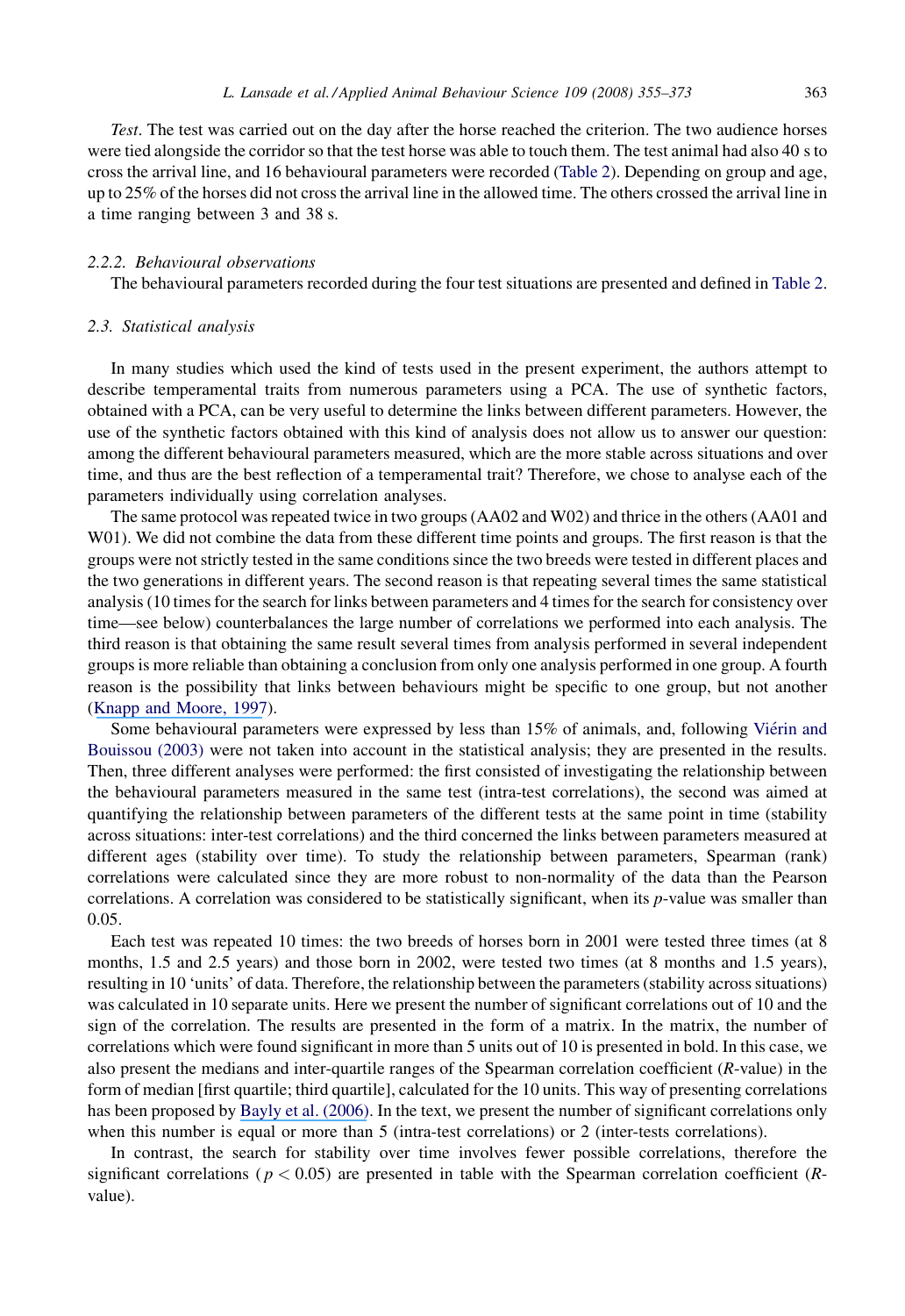#### 2.4. Additional analyses: effect of age

We also tested the effect of age on social motivation. To avoid comparing too many variables, we performed the subsequent analyses only on the parameters which present the best stability over time and across situations of each test (except for the attraction test for which there is no stable parameter). These indicators are the frequency of neighing in the case of the isolation and separation tests, and the time to cross the arrival line in the case of the passing conspecifics test.

A Friedman test was used to compare these three parameters measured at different ages (8 months, 1.5 years and 2.5 years). Then, pair wise comparisons were done with a Wilcoxon test.

# 3. Results

# 3.1. Behaviours expressed by less than 15% of the individuals

#### 3.1.1. Isolation and separation

In the isolation and separation tests, snorting and escape-attempts were expressed by less than 15% of the individuals, therefore they were not taken into account in the statistical analysis.

# 3.1.2. Attraction

In the attraction test, the behaviour of neighing was expressed by less than 15% of the individuals in 6 out of 10 units. All four units in which more than 15% of the individuals performed neighing behaviour were animals of 8 months of age. The correlation analyses for this behaviour were performed only in these four units. Glance at the audience horses, defecation, scraping the floor, snorting and escape-attempts were never sufficiently expressed to be analysed.

#### 3.1.3. Passing conspecifics

In the passing conspecifics test, the only behaviours which were sufficiently expressed were the time to cross the arrival line, the frequencies of stops, glances at and sniffing the audience horses.

#### 3.2. Correlations between parameters measured in the same test (intra-test correlations)

In this paragraph, we present the number of significant correlations only when this number is equal to or more than 5 units out of 10. For neighing and defecation, the latency and frequency were always negatively correlated. For the readability of the text and the tables, we only present the results for the frequency of these behaviours.

#### 3.2.1. Isolation

In the isolation test, we found five relationships between behaviours that were significant in 5 or more of the 10 units. The more sectors an individual entered, the more often it defecated (number of units with significant correlations; median correlation coefficient and inter-quartile range: 6; R:0.43[0.36;0.50]), trotted (7; R:0.46[0.42;0.50]) and sniffed the floor (6; R:0.37[0.20;0.58]). The more often they neighed, the more often they defecated (6;  $R: 0.41[0.15;0.49]$  and the more often they performed vigilant behaviour  $(7; R: 0.54[0.28;0.60])$ .

#### 3.2.2. Separation

In the separation test, we found four relationships that were significantly correlated in 5 or more of the 10 units. The more sectors an individual entered, the more often it neighed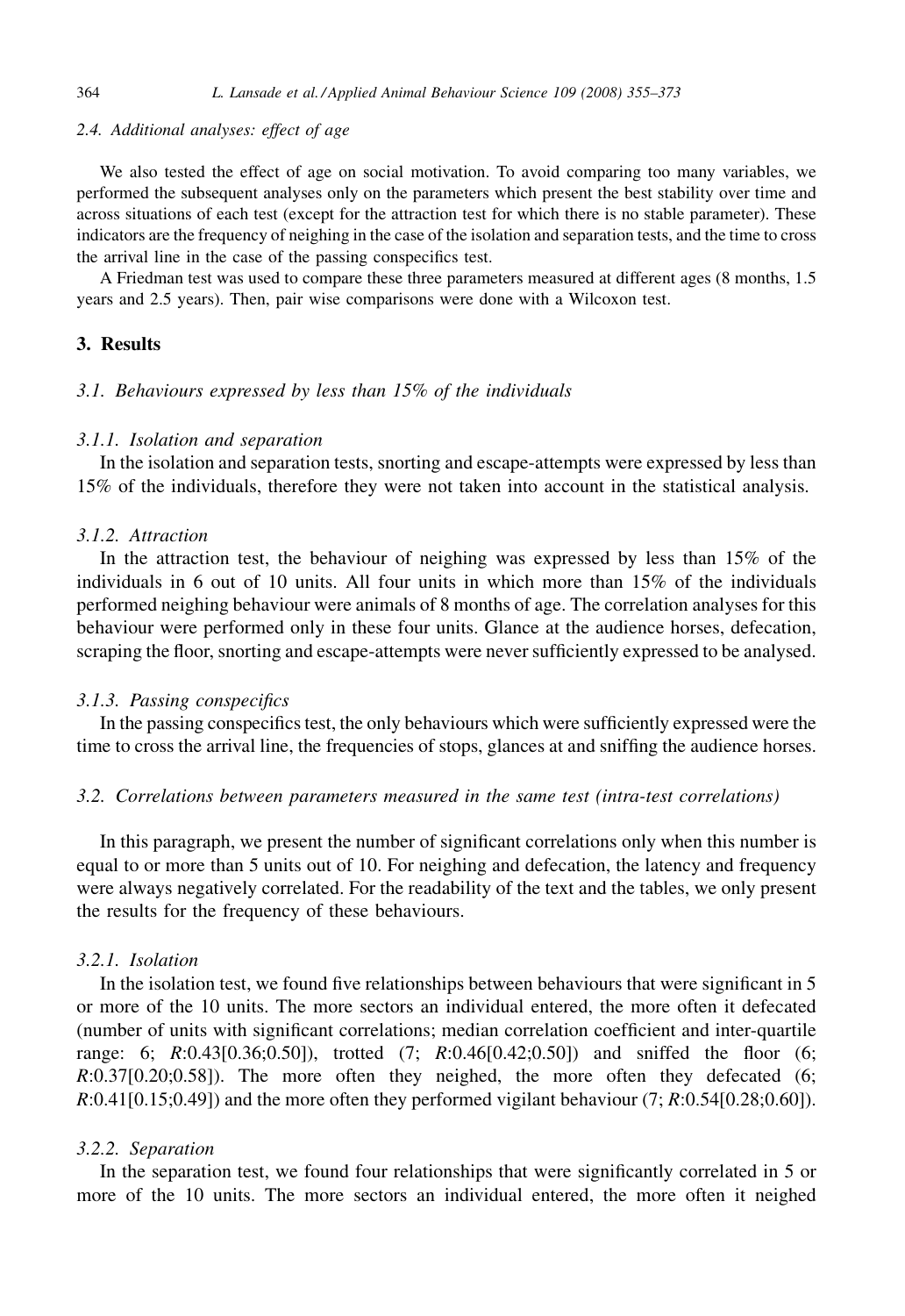Table 3 Passage test, intra-test correlations

|                                | Time to cross the<br>arrival line | Frequency of<br>glances at    | Frequency of<br>sniffing      | Frequency<br>of stops          |
|--------------------------------|-----------------------------------|-------------------------------|-------------------------------|--------------------------------|
| Time to cross the arrival line | X                                 | $6 (+)$<br>0.61<br>0.34; 0.75 | $9 (+)$<br>0.76<br>0.46; 0.83 | $9 (+)$<br>0.59<br>0.49; 0.73  |
| Frequency of glances at        |                                   | X                             | $7 (+)$<br>0.54<br>0.39; 0.66 | $8 (+)$<br>0.64<br>0.52; 0.75  |
| Frequency of sniffing          |                                   |                               | X                             | $10 (+)$<br>0.85<br>0.72; 0.92 |

The numbers indicated in the table correspond to the number of units out of 10 with significant correlations (bold), the direction of the relationship (+: positive correlation; -: negative correlation), the median correlation coefficient and interquartile range (italics).

(6; R:0.42[0.32;0.59]) and the more often it trotted (6; R:0.39[0.32;0.60]). Neighing and trotting were also positively correlated (6; R:0.40[0.36;0.53]). In 5 of the 10 units, horses that were more vigilant sniffed the floor less often  $(5; R - 0.35[-0.26; -0.56])$ .

# 3.2.3. Attraction towards conspecifics

In the attraction test, only the time to cross the arrival line was correlated with other behaviour in five or more units. Individuals that were fast at crossing the arrival line trotted more often (5;  $R: -0.29[-0.10; -0.37]$ , sniffed the floor and the apparatus less often (6;  $R: 0.53[0.34; 0.66]$ ) and were less vigilant (5; R:0.51[0.15;0.74]).

# 3.2.4. Passing conspecifics

All the parameters analysed for this test are correlated in at least six units (Table 3).

# 3.3. Stability across situations: search for correlations between parameters measured during different tests (inter-tests correlations)

# 3.3.1. Isolation and separation

The frequency and latency of neighing are correlated between the isolation and the separation tests in the majority of units (in at least 5 units out of the 10 analyses performed; [Table 4\)](#page-12-0). In addition, in 4 units out of 10, the latency and frequency of defecation measured during the isolation test are correlated with the latency and frequency of neighing measured during the separation test, and the frequency of sniffing the floor is correlated between the two tests. The other parameters are correlated in less than 2 units out of 10.

#### 3.3.2. Isolation and attraction towards conspecifics

No parameter of the isolation test is correlated with parameters of the attraction test in more than one unit out of 10.

# 3.3.3. Isolation and passing

No parameter of the isolation test is correlated with parameters of the passing conspecifics test in more than 4 units out of 10 (the majority of the units). However, in 4 units out of 10,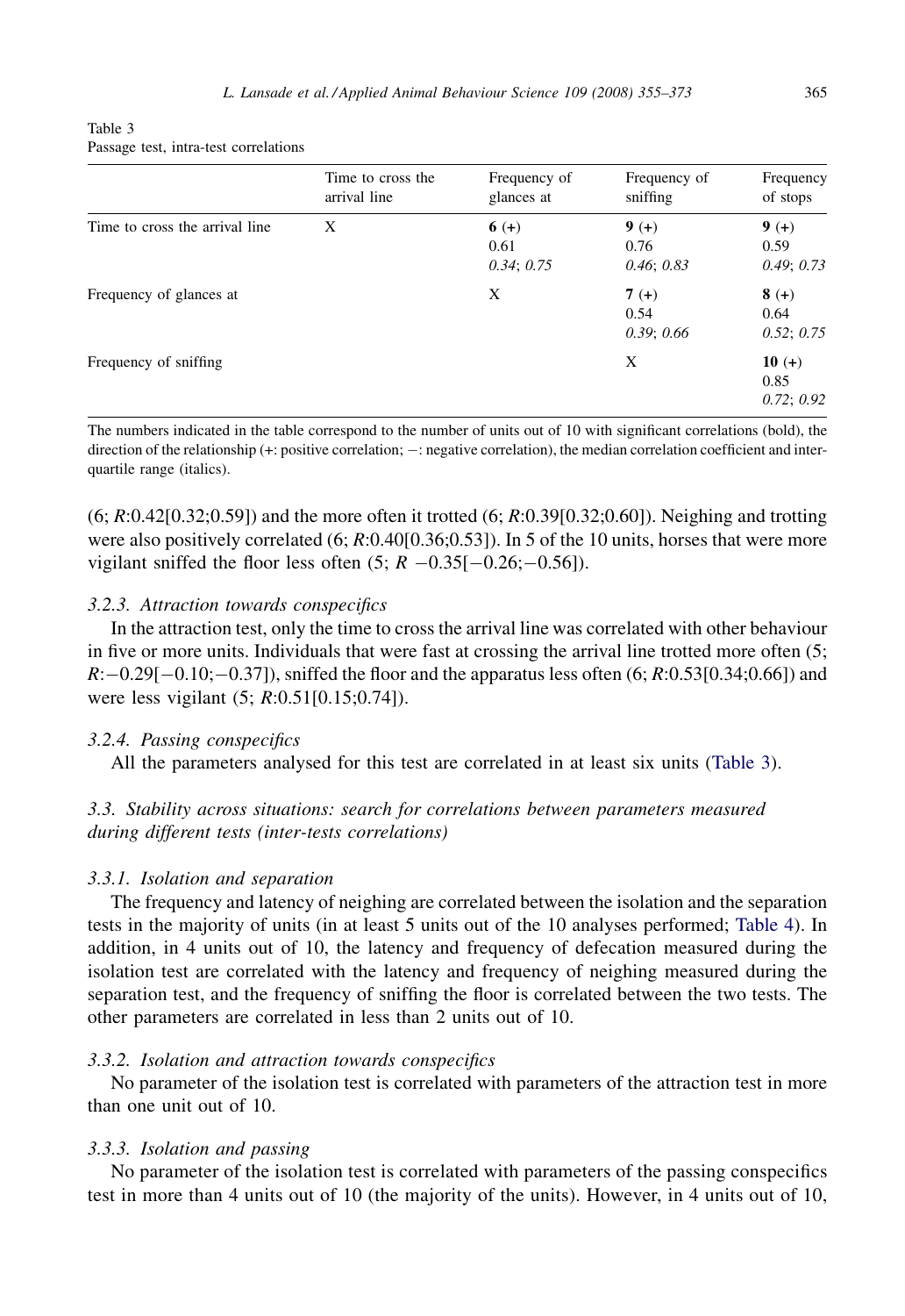|                       | Isolation test      |                       |
|-----------------------|---------------------|-----------------------|
|                       | Latency of neighing | Frequency of neighing |
| Separation test       |                     |                       |
| Latency of neighing   | $7 (+)$             | $5(-)$                |
|                       | 0.42                | $-0.42$               |
|                       | 0.33; 0.49          | $-0.50; -0.34$        |
| Frequency of neighing | $8(-)$              | $7 (+)$               |
|                       | $-0.46$             | 0.45                  |
|                       | $-0.51; -0.43$      | 0.38; 0.52            |

<span id="page-12-0"></span>Table 4 Variables which are correlated between the isolation test and the separation test (inter-tests correlations)

The numbers indicated in the table correspond to the number of units out of 10 with significant correlations (bold), the direction of the relationship  $(+;$  positive correlation;  $-$ : negative correlation), the median correlation coefficient and interquartile range (italics).

the longer the time required to cross the arrival line in the passing conspecifics test is, the higher the frequencies of neighing  $(R:0.13[0.017;0.45])$  and vigilant positions (R:0.22[0.09;0.47]) in the isolation test are. The other parameters are correlated in fewer than 2 units out of 10.

# 3.3.4. Separation and attraction towards conspecifics

No parameter of the separation test is correlated with parameters of the attraction test in the majority of the units. However, in 3 units out of 10, the more the animals neigh in the separation test, the more rapidly they cross the arrival line of the attraction test. No other variables are correlated in more than 2 units out of 10.

# 3.3.5. Separation and passing

No parameters of these two tests are correlated in more than 2 units out 10.

# 3.3.6. Attraction and passing

No parameters of these two tests are correlated in more than 2 units out 10.

#### 3.4. Stability over time

# 3.4.1. Isolation

Seven parameters are correlated over time at least in one case out of the 8 tested [\(Table 5\)](#page-13-0), but it is the frequency of neighing which is the more often correlated between two different ages. This frequency is correlated in each group between 8 months of age and 1.5 years of age but never with the age of 2.5 years.

#### 3.4.2. Separation

Nine parameters are correlated over time at least in one out of 8 units ([Table 5](#page-13-0)). One of them is correlated in all of the units (neighing frequency) and two of them are correlated in at least four out of eight units (frequency of defecation and number of sectors entered).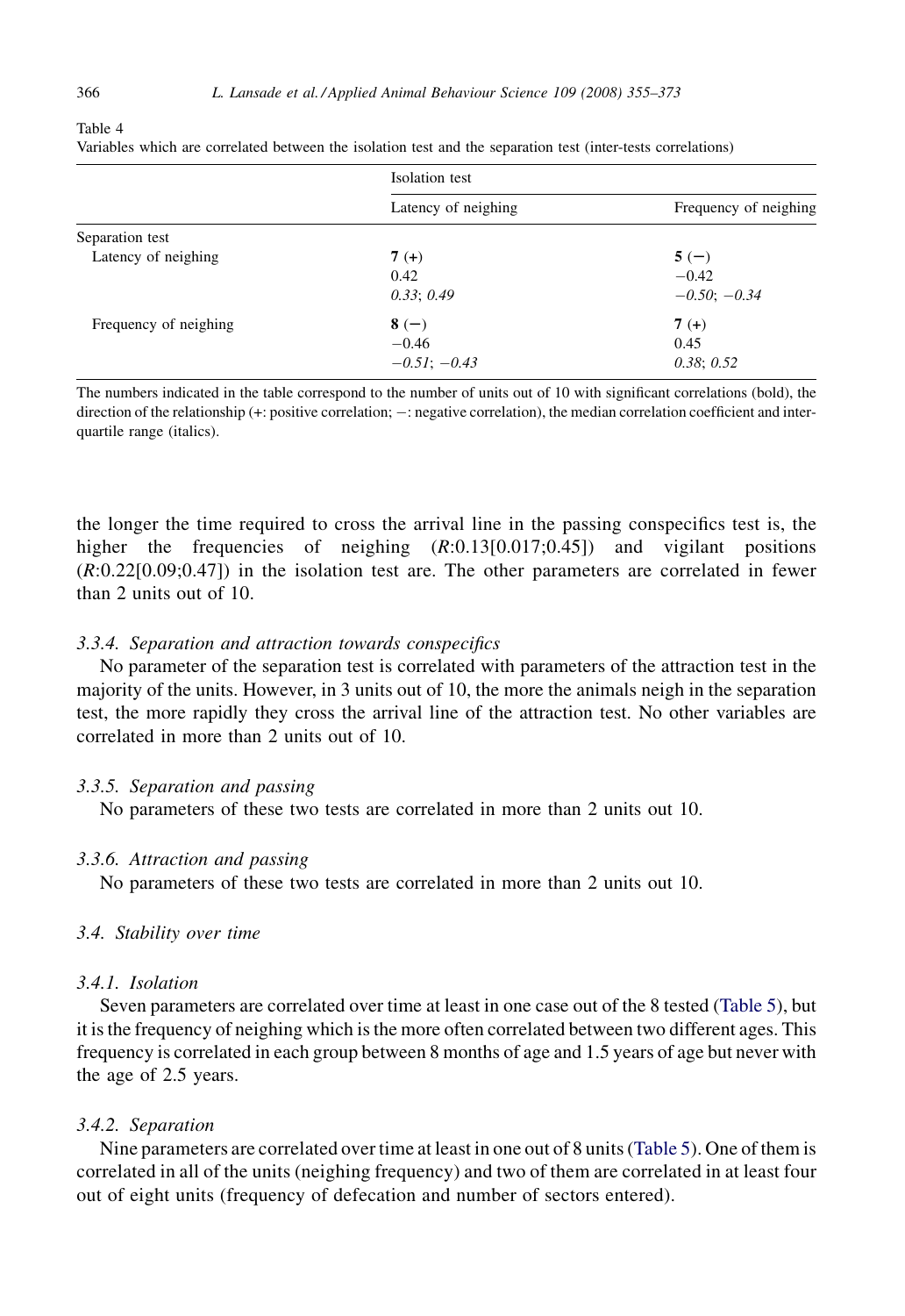#### <span id="page-13-0"></span>Table 5 Stability over time

|                           | Significant correlation $(n)$ | W <sub>01</sub> |                           |                          | W02                      | AA01                     |                           |                          | AA02                     |
|---------------------------|-------------------------------|-----------------|---------------------------|--------------------------|--------------------------|--------------------------|---------------------------|--------------------------|--------------------------|
|                           |                               | 8 months to     | 1.5 years to<br>2.5 years | 8 months to<br>2.5 years | 8 months to<br>1.5 years | 8 months to<br>1.5 years | 1.5 years to<br>2.5 years | 8 months to<br>2.5 years | 8 months to<br>1.5 years |
|                           |                               | 1.5 years       |                           |                          |                          |                          |                           |                          |                          |
| Isolation                 |                               |                 |                           |                          |                          |                          |                           |                          |                          |
| Neighing (f)              | $\overline{4}$                | 0.41            |                           |                          | 0.39                     | 0.45                     |                           |                          | 0.40                     |
| Neighing (l)              | $\sqrt{2}$                    | 0.43            |                           |                          |                          | 0.45                     |                           |                          |                          |
| Scraping floor (f)        | $\overline{c}$                |                 | 0.51                      | 0.42                     |                          |                          |                           |                          |                          |
| Sectors entered (n)       | $\overline{c}$                |                 |                           |                          |                          | 0.46                     |                           |                          | 0.40                     |
| Defecation (f)            | $\mathbf{1}$                  |                 | 0.47                      |                          |                          |                          |                           |                          |                          |
| Sniffing floor (f)        | $\mathbf{1}$                  |                 | 0.40                      |                          |                          |                          |                           |                          |                          |
| Trot $(f)$                | $\mathbf{1}$                  |                 |                           |                          |                          | 0.67                     |                           |                          |                          |
| Separation                |                               |                 |                           |                          |                          |                          |                           |                          |                          |
| Neighing (f)              | 8                             | 0.41            | 0.53                      | 0.52                     | 0.47                     | 0.46                     | 0.55                      | 0.41                     | 0.61                     |
| Sectors entered (n)       | 5                             | 0.38            | 0.48                      |                          |                          | 0.57                     |                           | 0.41                     | 0.50                     |
| Defecation (f)            | 4                             |                 | 0.38                      | 0.53                     | 0.36                     | 0.67                     |                           |                          |                          |
| Neighing (l)              | 3                             | 0.48            |                           |                          |                          | 0.45                     | 0.48                      |                          |                          |
| Defecation (1)            | 3                             |                 | 0.40                      | 0.59                     |                          | 0.64                     |                           |                          |                          |
| Trot $(f)$                | 3                             |                 |                           | 0.41                     | 0.36                     |                          | 0.46                      |                          |                          |
| Time near stimulus        | $\overline{c}$                |                 |                           |                          | 0.46                     |                          | 0.55                      |                          |                          |
| Scraping floor (f)        | $\boldsymbol{2}$              | 0.40            | 0.39                      |                          |                          |                          |                           |                          |                          |
| Vigilant positions (f)    | $\mathbf{1}$                  |                 |                           |                          |                          |                          | 0.50                      |                          |                          |
| Attraction                |                               |                 |                           |                          |                          |                          |                           |                          |                          |
| Crossing arrival line (1) | -1                            |                 | 0.39                      |                          |                          |                          |                           |                          |                          |
| Trot $(f)$                | $\mathbf{1}$                  |                 |                           |                          |                          | 0.64                     |                           |                          |                          |
| Neighing (f)              | 1/4                           |                 | $\overline{\phantom{0}}$  | $\overline{\phantom{0}}$ |                          | 0.47                     | $\overline{\phantom{0}}$  | $\overline{\phantom{0}}$ |                          |
| Passage                   |                               |                 |                           |                          |                          |                          |                           |                          |                          |
| Crossing arrival line (1) | 7                             | 0.68            | 0.63                      | 0.48                     | 0.35                     | 0.49                     | 0.56                      | 0.36                     |                          |
| Looking at audience (f)   | 3                             | 0.37            | 0.47                      |                          |                          |                          | 0.46                      |                          |                          |
| Sniffing audience (f)     | $\overline{c}$                |                 |                           |                          |                          | 0.63                     |                           | 0.50                     |                          |
| Stops (f)                 | $\overline{c}$                | 0.40            |                           |                          |                          |                          | 0.43                      |                          |                          |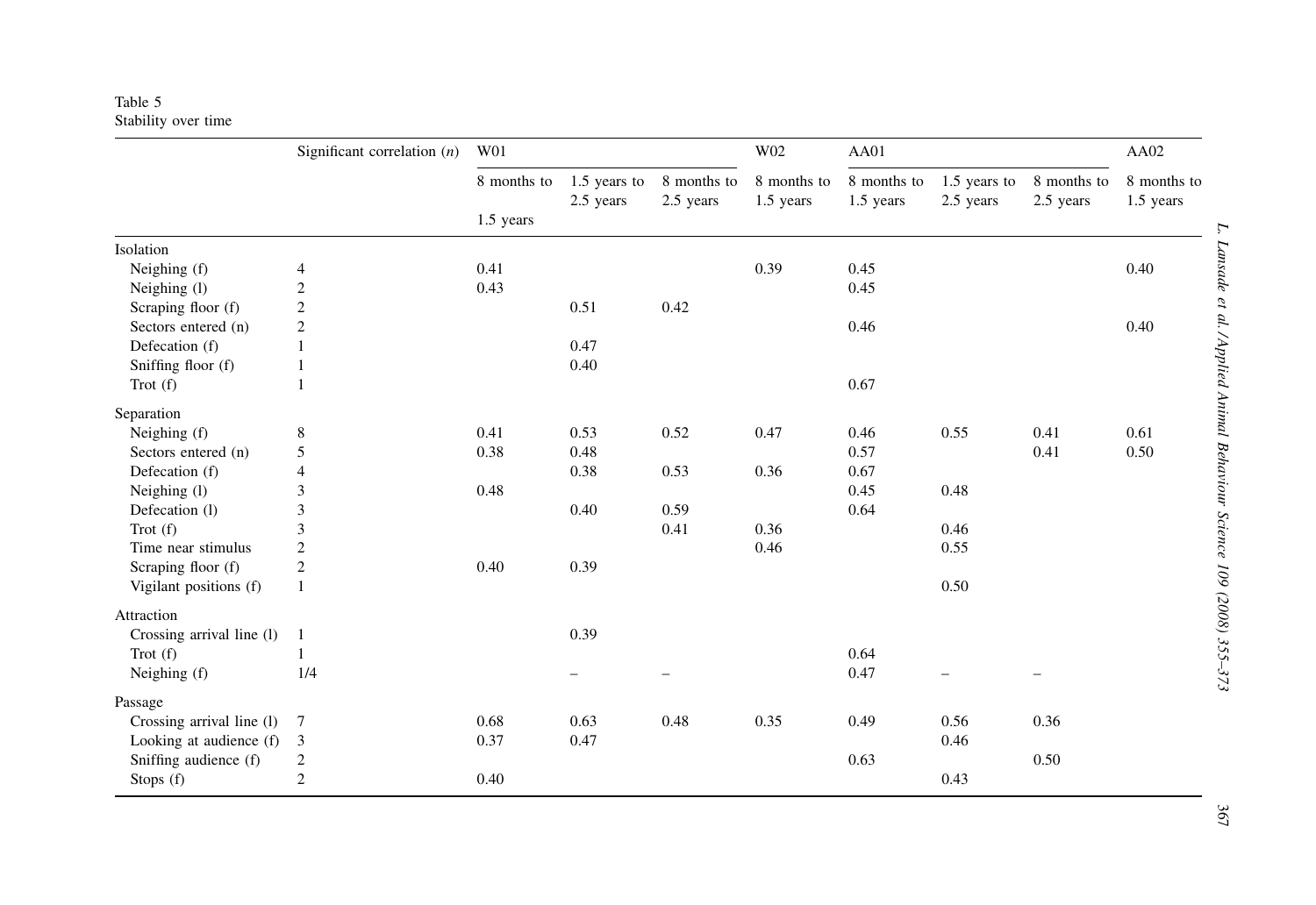<span id="page-14-0"></span>

| Table 6<br>Comparison of horses of different ages regarding frequency of neighing in the isolation and separation test, and the latency to cross the arrival line in the passing test (Wilcoxon<br>tests) |                        |                                      |                                       |                                      |                                      |                                      |                                       |                                      |                                      |
|-----------------------------------------------------------------------------------------------------------------------------------------------------------------------------------------------------------|------------------------|--------------------------------------|---------------------------------------|--------------------------------------|--------------------------------------|--------------------------------------|---------------------------------------|--------------------------------------|--------------------------------------|
|                                                                                                                                                                                                           | Significant changes    | W <sub>01</sub>                      |                                       |                                      | W02                                  | AA01                                 |                                       |                                      | AA02                                 |
|                                                                                                                                                                                                           |                        | 8 months<br>compared<br>to 1.5 years | 1.5 years<br>compared to<br>2.5 years | 8 months<br>compared<br>to 2.5 years | 8 months<br>compared<br>to 1.5 years | 8 months<br>compared<br>to 1.5 years | 1.5 years<br>compared<br>to 2.5 years | 8 months<br>compared<br>to 2.5 years | 8 months<br>compared<br>to 1.5 years |
|                                                                                                                                                                                                           |                        |                                      |                                       |                                      |                                      |                                      |                                       |                                      |                                      |
|                                                                                                                                                                                                           | Wilcoxon: 5 (decrease) | $>$ ***                              | $>^{***}$                             | $>$ ***                              | $>$ , $P < 0.1$                      | $>^{\ast\ast}$                       | $>$ , $P < 0.1$                       | $>^{\ast\ast}$                       | ns                                   |
| Isolation, neighing (f)<br>Separation, neighing (f)                                                                                                                                                       | Wilcoxon: 5 (decrease) | ***<br>$\geq$                        | ns                                    | $\mathbb{R}^{***}$                   | $>^{\ast\ast\ast}$                   | $>^{\ast\ast}$                       | ns                                    | $>^{***}$                            | ns                                   |
| Passing, time to cross the line                                                                                                                                                                           | Wilcoxon: 6 (decrease) | ***<br>$\lt$                         | $\leq^{***}$                          | $\prec^{***}$                        | $\boldsymbol{<}^*$                   | $\rm ns$                             | $\prec^{**}$                          | $<^{\ast\ast}$                       | ns                                   |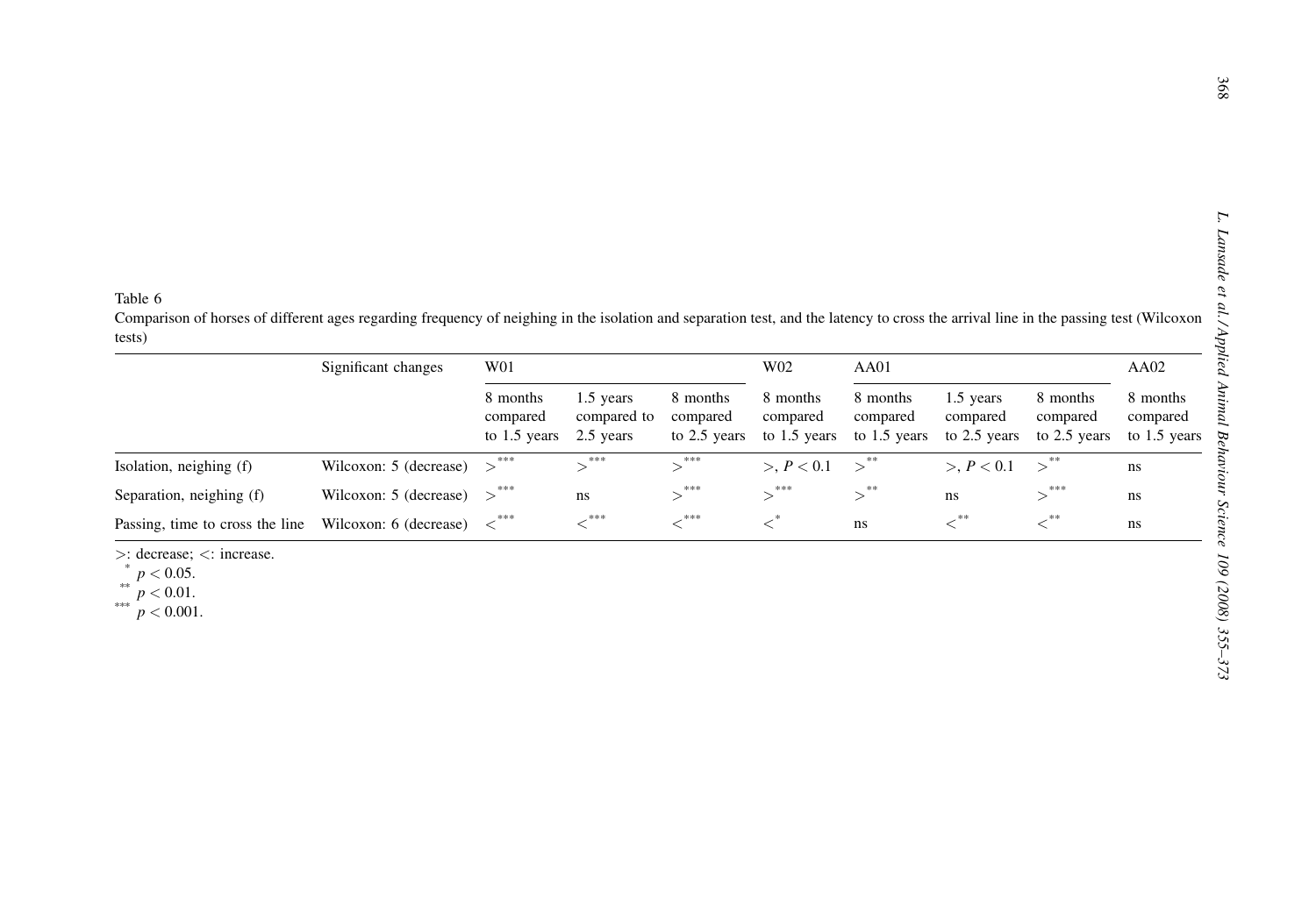#### 3.4.3. Attraction towards conspecifics

Few correlations between different ages were found. The time required for the horse to cross the arrival line and the frequencies of trot and neighing are correlated over time but only in one unit out of the 8 (time to cross the line and trot) or 4 (neighing) tested ([Table 5](#page-13-0)).

#### 3.4.4. Passing

The time to cross the arrival line is correlated over time in seven units out of the eight tested, the frequency of glances at the audience horses in three units and the frequencies of stop in front of the horses and sniffing the horses in two units ([Table 5](#page-13-0)).

#### 3.5. Additional analysis

# 3.5.1. Effect of age

The frequencies of neighing measured during the isolation and the separation tests decrease significantly between two successive ages in five units out of eight, whereas the time to cross the arrival line decreases in six units out of eight ( $p$  values are presented in [Table 6](#page-14-0)).

# 4. Discussion

The purpose of this study was to test the hypothesis of the existence of a temperament trait, that we will call ''gregariousness''. To be considered a trait, individual differences in behaviour have to be consistent across time, and for the label 'gregariousness' to apply, these differences must also be consistent across several situations from within a social context.

For that purpose, we tested horses of two breeds in different situations, involving isolation and separation from, and attraction to or passing conspecifics. Some of these situations shared common characteristics. Isolation, for example, featured in the first three tests, while the possibility to join and eventually interact with other horses was only part of the last two tests, not the first two. These tests were carried out at three different ages, between 8 months and 2.5 years. We recorded many behavioural parameters currently described in these kinds of situations ([Rushen, 1990; Lyons et al., 1993; Boissy and Le Neindre, 1997; Cockram et al., 1994;](#page-19-0) Vandenheede et al., 1998; Mal et al., 1991; Wolff et al., 1997; Viérin et al., 1998).

Some of these behaviours were not sufficiently expressed in the tests to be analysed and can, therefore, not be considered to be good indicators of the studied temperament trait. Examples are the frequencies of neighing and of defecating observed during the attraction and the passing conspecifics tests, as well as the frequencies of snorting and escape attempts carried out during all four tests. Neighing appears to be specific to a situation of isolation or separation from conspecifics, when the animal is unable to join them. It is almost not expressed in the two other tests. According to [Waring \(1983\),](#page-19-0) neighing occurs usually when social partners are separated, and it is considered to be the contact call of horses ([Klingel, 1972](#page-18-0)). Other studies, such as that of [Wolff et al. \(1997\)](#page-19-0), show that it does not occur in frightening situations involving novelty or suddenness.

#### 4.1. Isolation and separation tests

The two most correlated tests are the isolation test and the separation test. Of the different parameters recorded during these two tests, the neighing behaviour shows a relatively strong stability across situations and over time. Its frequency and latency are positively correlated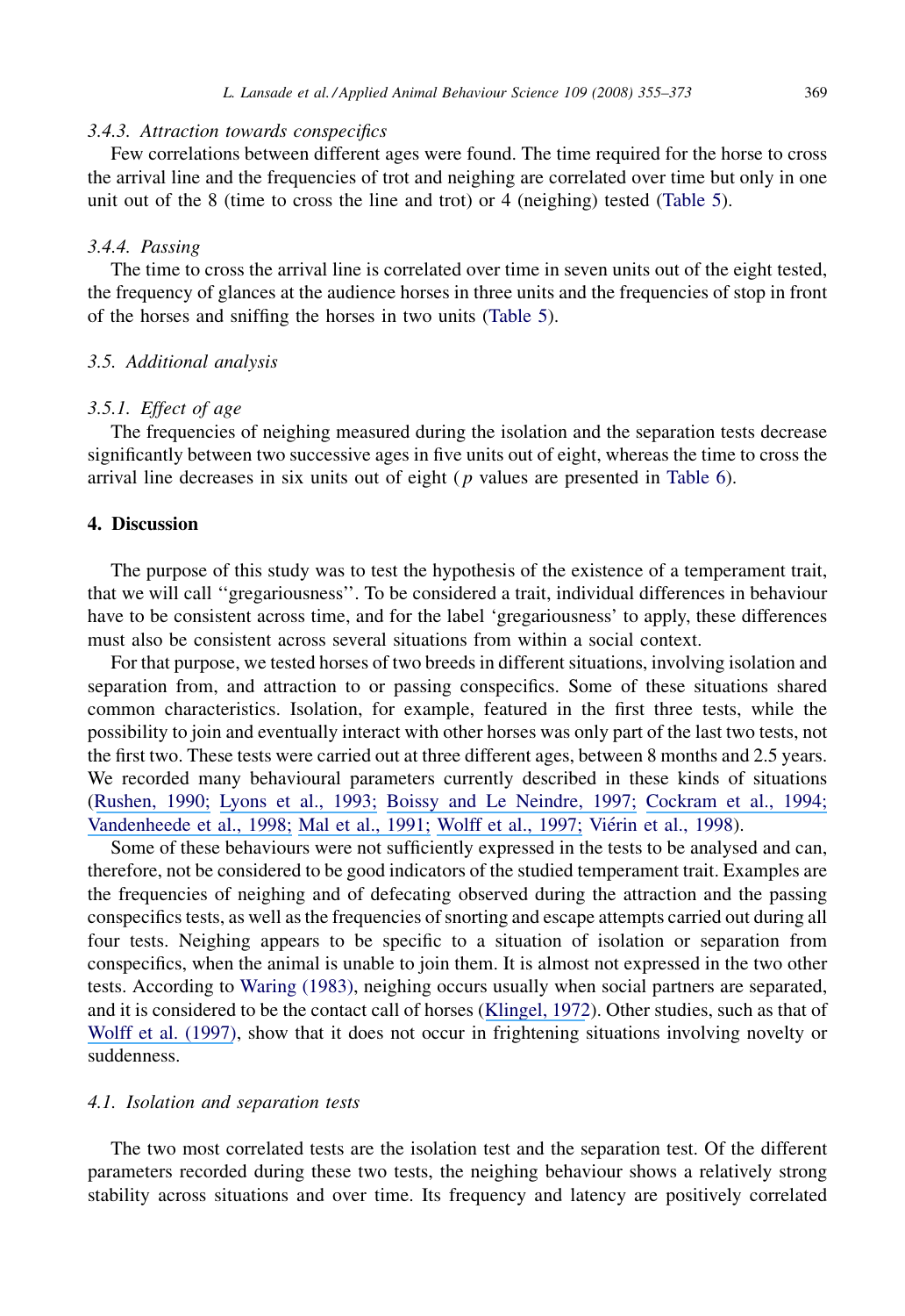between these two tests in at least half of the tested units. Its frequency presents also stability over time: it is correlated between all of the ages and in all of the groups in the separation test. In the isolation test, it is correlated in all of the groups between 8 months and 1.5 years of age, but not later (at 2.5 years of age, few horses neigh in this test, resulting in a poor variability of responses at this age). This stability suggests that the neighing behaviour and particularly its frequency can be considered as an indicator of a temperament trait at 8 months and 1.5 years of age. In addition, the neighing behaviour is also correlated (intra-test correlations) with many other behaviours, such as defecation, locomotion or vigilant position expressed in situations of isolation or separation. This result is in accordance with Viérin et al. (1998), who also showed that the more a horse neighs, the more it defecates, moves in the pen and presents vigilant position. These behaviours can render the horse unsuitable for the practice of horse-riding unless managed and trained appropriately. Therefore, the behaviour of neighing observed in separation or isolation tests as early as 8 months of age appears to be a good indicator of similar behaviour in similar situations later in life, but also of other behaviours which may render the horse difficult to use.

Some others parameters measured during these two tests also present stability over time (such as locomotion and defecations measured during the separation test) and across situations (defecations in the isolation test and neighing in the separation test).

Stability over time and across these two tests of these different parameters (and particularly the behaviour of neighing), suggest the existence of an underlying temperament trait, which we will refer to as the "reactivity to social isolation or separation from conspecifics".

# 4.2. Passing conspecifics test

Of the different parameters recorded during the passing conspecifics test, the time to cross the arrival line shows a strong stability across years (in seven units out of the eight). This parameter is also correlated with many others recorded during the same test, such as the frequency of looking at and of sniffing the audience horses, or of stopping in front of them. Therefore, this time may reflect also a temperament trait, we may call: "the propensity to walk past conspecifics".

# 4.3. Attraction test

None of the responses observed in the attraction test showed stability across situations and over time. One possible explanation is, of course, that the attraction to other horses is not a temperament trait. A second potential explanation is that, while the underlying motivation may be stable, the set-up of the bars etc may have introduced an added factor, which was not stable across time. A highly motivated horse, for example, that does not see its way around the bars right away, may get very agitated (move a lot, neigh, eventually defecate), thus becoming less likely to find the way around the bars. The performance in the test may thus be related to how quickly a horse sees the solution to the problem. This means that a high level of attraction may lead to a short or a very long arrival time. If that is the problem with the test, then altering the task by replacing the bars placed across the corridor with some other means of slowing the horses down might be a solution.

# 4.4. Link between the different tests/traits

The time to cross the arrival line in the passing conspecifics test is positively correlated with the frequencies of neighing and of vigilant positions measured during the isolation test in 4 units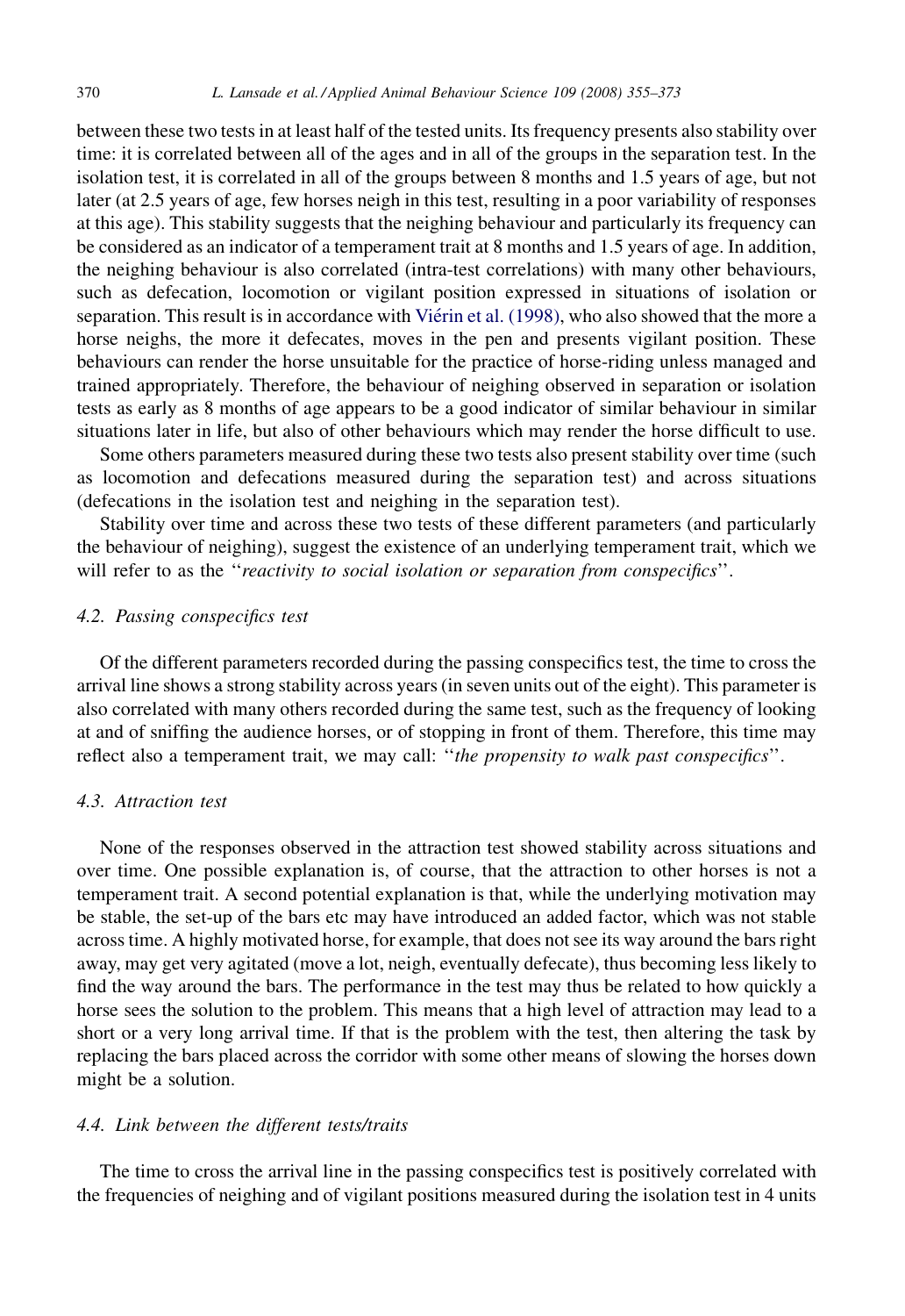out of 10. It is not the majority of the units, therefore we cannot conclude these two tests measure strictly the same phenomenon, but they certainly measure some common characteristics. Therefore, we propose that a more general trait exists, which we call "gregariousness", and which may include "the reactivity to isolation or separation from conspecifics" and "the propensity to walk past conspecifics''. The best indicators of this trait are the frequency of neighing during the isolation and separation tests and the time to cross the arrival line during the passing conspecifics test.

# 4.5. Effect of age

An effect of age was found on the three best indicators of social motivation. With increasing age, animals neigh less during the separation and isolation tests and cross less rapidly the arrival line during the passing conspecifics (differences between ages are statistically significant in 5 units out of 8 at least). This change could be explained by a process of habituation to the test, by a maturational process or by an experiential process independent of the tests. In the case of habituation, that would mean that a few minutes of tests every year would have been sufficient to habituate the animal to this situation. On the other hand, a similar apparent decrease of social motivation has been shown in other studies. Vietin and Bouissou (2003) show that 3–4 months old lambs react more in isolation than 5–6 months old. In horses, [Wolff et al. \(1997\)](#page-19-0) observed that the oldest (3 years old) animals (especially the males) produced fewer vocalisations in the isolation test than the youngest. Their explanation for this result was that by this age, the horses (especially the males) have left the herd and may be less dependent on their strong social bonds. Moreover, we propose that the adult animals are less vulnerable to dangers (such as predators) than the young, therefore their survival are a little less dependent on their proximity to the group. This makes a maturational process more probably than one of mere habituation to the test.

# 5. Conclusion

To conclude, this study allowed us to identify a set of behaviours stable across situations and across years, and which we could thus consider as an indicator of a temperament trait of gregariousness. This trait includes ''the reactivity to social isolation or separation from conspecifics'' and a ''propensity to walk past conspecifics''. It can be inferred from the frequency of neighing measured during isolation or separation tests and the time to cross the arrival line in the passing conspecifics test, which seem to be the best indicators of this trait. We also showed that the trait ''gregariousness'' seems to decrease with age.

From a practical point of view, these results suggest that it is possible to assess a horse's gregariousness from as early as eight months of age. This assessment could allow the identification of horses who require careful management and appropriate training in order to become suitable riding horse.

#### Acknowledgments

The first author was supported by a PhD grant from the ''Region Centre'' and from the National French Stud: ''les Haras Nationaux''. This institute also funded this experiment. The authors are grateful to Guy Duchamp (INRA Nouzilly, France), Catherine Trillaud Geyl (Station experimentale des Haras Nationaux, Chamberet, France) and their staff for allowing the use of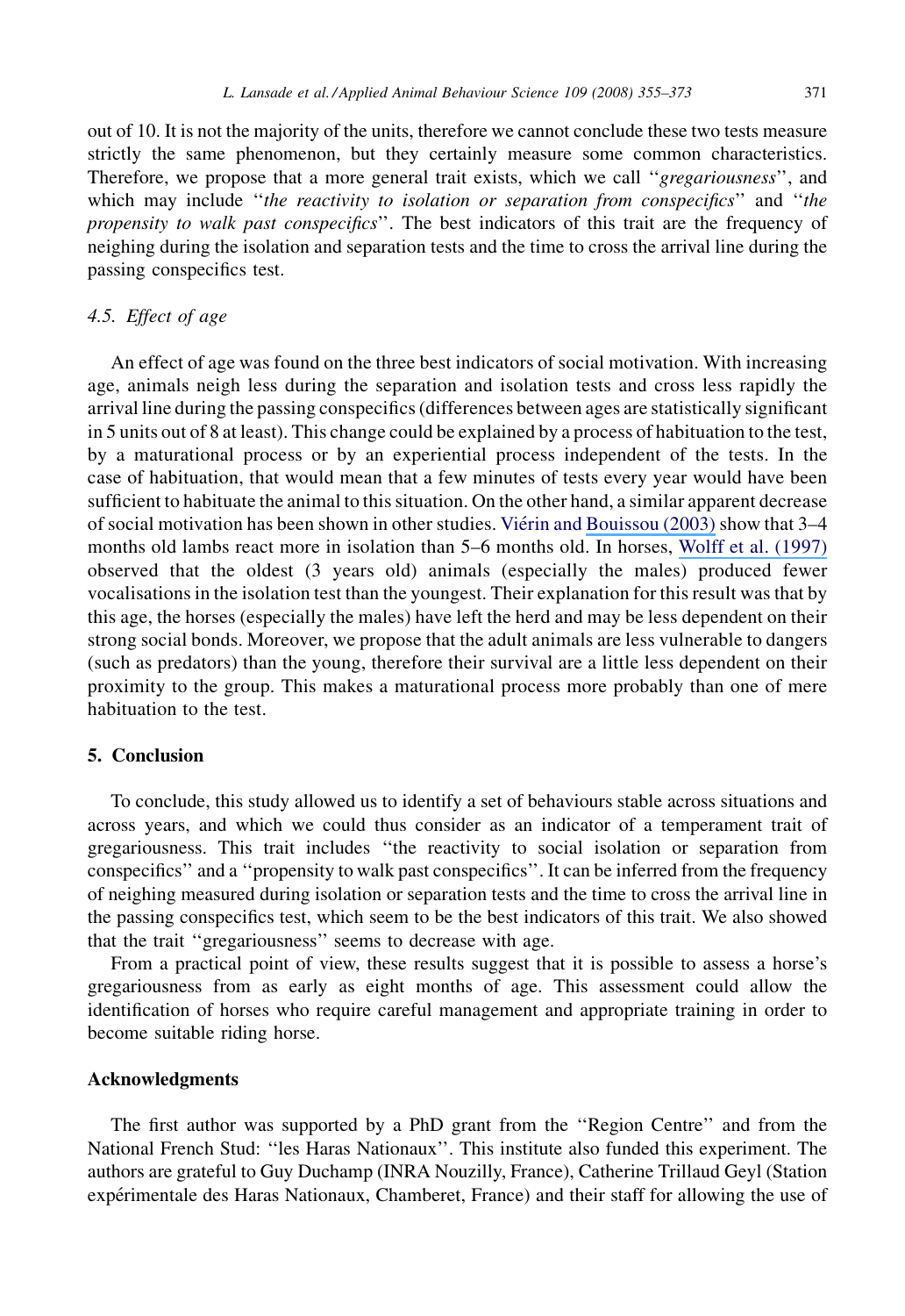<span id="page-18-0"></span>the animals and facilities. Thanks are due to the students Hélène Roche, Marjorie Coulon and Juliette Brisson for their participation in collecting the data.

# References

- Bates, J.E., 1987. Temperament in infancy. In: Osofsky, J.D. (Ed.), Handbook of Infant Development. 2nd ed. Wiley, New York, pp. 1101–1149.
- [Bayly, K.L., Evans, C.S., Taylor, A., 2006. Measuring social structure: a comparison of eight dominance indices. Behav.](https://www.researchgate.net/publication/7251760_Measuring_social_structure_A_comparison_of_eight_dominance_indices?el=1_x_8&enrichId=rgreq-f42724535662fab1c31b8b8bbba25316-XXX&enrichSource=Y292ZXJQYWdlOzI0ODMzNjA5ODtBUzoxMTUwMDIyODc1OTU1MjFAMTQwNDQzMDA5MDYwNA==) [Process. 73, 1–12.](https://www.researchgate.net/publication/7251760_Measuring_social_structure_A_comparison_of_eight_dominance_indices?el=1_x_8&enrichId=rgreq-f42724535662fab1c31b8b8bbba25316-XXX&enrichSource=Y292ZXJQYWdlOzI0ODMzNjA5ODtBUzoxMTUwMDIyODc1OTU1MjFAMTQwNDQzMDA5MDYwNA==)
- Boissy, A., 1998. Fear and fearfulness in determining behavior. In: Grandin, T. (Ed.), Genetics and the Behavior of Domestic Animals. Academic Press, San Diego, pp. 67–111.
- [Boissy, A., Dumont, B., 2002. Interactions between social and feeding motivations on the grazing behaviour of](https://www.researchgate.net/publication/228748803_Interactions_between_social_and_feeding_motivations_on_the_grazing_behaviour_of_herbivores_Sheep_more_easily_split_into_subgroups_with_familiar_peers?el=1_x_8&enrichId=rgreq-f42724535662fab1c31b8b8bbba25316-XXX&enrichSource=Y292ZXJQYWdlOzI0ODMzNjA5ODtBUzoxMTUwMDIyODc1OTU1MjFAMTQwNDQzMDA5MDYwNA==) [herbivores: sheep more easily split into subgroups with familiar peers. Appl. Anim. Behav. Sci. 79, 233–245.](https://www.researchgate.net/publication/228748803_Interactions_between_social_and_feeding_motivations_on_the_grazing_behaviour_of_herbivores_Sheep_more_easily_split_into_subgroups_with_familiar_peers?el=1_x_8&enrichId=rgreq-f42724535662fab1c31b8b8bbba25316-XXX&enrichSource=Y292ZXJQYWdlOzI0ODMzNjA5ODtBUzoxMTUwMDIyODc1OTU1MjFAMTQwNDQzMDA5MDYwNA==)
- [Boissy, A., Le Neindre, P., 1997. Behavioral, cardiac and cortisol responses to brief peer separation and reunion in cattle.](https://www.researchgate.net/publication/14072407_Behavioral_Cardiac_and_Cortisol_Responses_to_Brief_Peer_Separation_and_Reunion_in_Cattle?el=1_x_8&enrichId=rgreq-f42724535662fab1c31b8b8bbba25316-XXX&enrichSource=Y292ZXJQYWdlOzI0ODMzNjA5ODtBUzoxMTUwMDIyODc1OTU1MjFAMTQwNDQzMDA5MDYwNA==) [Phys. Behav. 61, 693–699.](https://www.researchgate.net/publication/14072407_Behavioral_Cardiac_and_Cortisol_Responses_to_Brief_Peer_Separation_and_Reunion_in_Cattle?el=1_x_8&enrichId=rgreq-f42724535662fab1c31b8b8bbba25316-XXX&enrichSource=Y292ZXJQYWdlOzI0ODMzNjA5ODtBUzoxMTUwMDIyODc1OTU1MjFAMTQwNDQzMDA5MDYwNA==)
- [Buss, A.H., Plomin, R., 1986. The EAS approach to temperament. In: Plomin, R., Dunn, J. \(Eds.\), The Study of](https://www.researchgate.net/publication/258810773_The_study_of_temperament_Changes_continuities_and_challenges?el=1_x_8&enrichId=rgreq-f42724535662fab1c31b8b8bbba25316-XXX&enrichSource=Y292ZXJQYWdlOzI0ODMzNjA5ODtBUzoxMTUwMDIyODc1OTU1MjFAMTQwNDQzMDA5MDYwNA==) [Temperament: Changes, Continuities and Challenges. Lawrence Erlbaum, Hillsdale, NJ, pp. 67–77.](https://www.researchgate.net/publication/258810773_The_study_of_temperament_Changes_continuities_and_challenges?el=1_x_8&enrichId=rgreq-f42724535662fab1c31b8b8bbba25316-XXX&enrichSource=Y292ZXJQYWdlOzI0ODMzNjA5ODtBUzoxMTUwMDIyODc1OTU1MjFAMTQwNDQzMDA5MDYwNA==)
- [Cockram, M.S., Ranson, M., Imlah, P., Goddard, P.J., Burrells, C., Harkiss, G.D., 1994. The behavioural, endocrine and](https://www.researchgate.net/publication/231931853_The_behavioural_endocrine_and_immune_responses_of_sheep_to_isolation?el=1_x_8&enrichId=rgreq-f42724535662fab1c31b8b8bbba25316-XXX&enrichSource=Y292ZXJQYWdlOzI0ODMzNjA5ODtBUzoxMTUwMDIyODc1OTU1MjFAMTQwNDQzMDA5MDYwNA==) [immune responses of sheep to isolation. Anim. Prod. 58, 389–399.](https://www.researchgate.net/publication/231931853_The_behavioural_endocrine_and_immune_responses_of_sheep_to_isolation?el=1_x_8&enrichId=rgreq-f42724535662fab1c31b8b8bbba25316-XXX&enrichSource=Y292ZXJQYWdlOzI0ODMzNjA5ODtBUzoxMTUwMDIyODc1OTU1MjFAMTQwNDQzMDA5MDYwNA==)
- [Dumont, B., Boissy, A., 2000. Grazing behaviour of sheep in a situation of conflict between feeding and social](https://www.researchgate.net/publication/12396921_Grazing_behaviour_of_sheep_in_a_situation_of_conflict_between_feeding_and_social_motivations?el=1_x_8&enrichId=rgreq-f42724535662fab1c31b8b8bbba25316-XXX&enrichSource=Y292ZXJQYWdlOzI0ODMzNjA5ODtBUzoxMTUwMDIyODc1OTU1MjFAMTQwNDQzMDA5MDYwNA==) [motivations. Behav. Process. 49, 131–138.](https://www.researchgate.net/publication/12396921_Grazing_behaviour_of_sheep_in_a_situation_of_conflict_between_feeding_and_social_motivations?el=1_x_8&enrichId=rgreq-f42724535662fab1c31b8b8bbba25316-XXX&enrichSource=Y292ZXJQYWdlOzI0ODMzNjA5ODtBUzoxMTUwMDIyODc1OTU1MjFAMTQwNDQzMDA5MDYwNA==)
- [Forkman, B., Furuhaug, I.L., Jensen, P., 1995. Personality, coping patterns, and aggression in piglets. Appl. Anim. Behav.](https://www.researchgate.net/publication/248335316_Personality_coping_patterns_and_aggression_in_piglets?el=1_x_8&enrichId=rgreq-f42724535662fab1c31b8b8bbba25316-XXX&enrichSource=Y292ZXJQYWdlOzI0ODMzNjA5ODtBUzoxMTUwMDIyODc1OTU1MjFAMTQwNDQzMDA5MDYwNA==) [Sci. 45, 31–42.](https://www.researchgate.net/publication/248335316_Personality_coping_patterns_and_aggression_in_piglets?el=1_x_8&enrichId=rgreq-f42724535662fab1c31b8b8bbba25316-XXX&enrichSource=Y292ZXJQYWdlOzI0ODMzNjA5ODtBUzoxMTUwMDIyODc1OTU1MjFAMTQwNDQzMDA5MDYwNA==)
- [French, J.M., 1993. Assessment of donkey temperament and the influence of home environment. Appl. Anim. Behav. Sci.](https://www.researchgate.net/publication/271610456_Assessment_of_donkey_temperament_and_the_influence_of_home_environment?el=1_x_8&enrichId=rgreq-f42724535662fab1c31b8b8bbba25316-XXX&enrichSource=Y292ZXJQYWdlOzI0ODMzNjA5ODtBUzoxMTUwMDIyODc1OTU1MjFAMTQwNDQzMDA5MDYwNA==) [36, 249–257.](https://www.researchgate.net/publication/271610456_Assessment_of_donkey_temperament_and_the_influence_of_home_environment?el=1_x_8&enrichId=rgreq-f42724535662fab1c31b8b8bbba25316-XXX&enrichSource=Y292ZXJQYWdlOzI0ODMzNjA5ODtBUzoxMTUwMDIyODc1OTU1MjFAMTQwNDQzMDA5MDYwNA==)
- [Goldsmith, H.H., Buss, H.H., Plomin, R., Rothbart, M.K., Thomas, A., Chess, S., Hinde, R.A., McCall, R.B., 1987. What](https://www.researchgate.net/publication/19331728_What_Is_Temperament_Four_Approaches?el=1_x_8&enrichId=rgreq-f42724535662fab1c31b8b8bbba25316-XXX&enrichSource=Y292ZXJQYWdlOzI0ODMzNjA5ODtBUzoxMTUwMDIyODc1OTU1MjFAMTQwNDQzMDA5MDYwNA==) [is temperament? Four approaches. Child Dev. 58, 505–529.](https://www.researchgate.net/publication/19331728_What_Is_Temperament_Four_Approaches?el=1_x_8&enrichId=rgreq-f42724535662fab1c31b8b8bbba25316-XXX&enrichSource=Y292ZXJQYWdlOzI0ODMzNjA5ODtBUzoxMTUwMDIyODc1OTU1MjFAMTQwNDQzMDA5MDYwNA==)
- [Gosling, S.D., John, O.P., 1999. Personality dimension in non-human animals: a cross species review. Curr. Dir. Psychol.](https://www.researchgate.net/publication/279902005_Personality_dimensions_in_nonhuman_animals_A_cross-species_review?el=1_x_8&enrichId=rgreq-f42724535662fab1c31b8b8bbba25316-XXX&enrichSource=Y292ZXJQYWdlOzI0ODMzNjA5ODtBUzoxMTUwMDIyODc1OTU1MjFAMTQwNDQzMDA5MDYwNA==) [Sci. 8, 69–75.](https://www.researchgate.net/publication/279902005_Personality_dimensions_in_nonhuman_animals_A_cross-species_review?el=1_x_8&enrichId=rgreq-f42724535662fab1c31b8b8bbba25316-XXX&enrichSource=Y292ZXJQYWdlOzI0ODMzNjA5ODtBUzoxMTUwMDIyODc1OTU1MjFAMTQwNDQzMDA5MDYwNA==)
- [Grandin, T., 1993. Behavioral agitation during handling of cattle is persistent over time. Appl. Anim. Behav. Sci. 36, 1–9.](https://www.researchgate.net/publication/248333911_Behavioral_agitation_during_handling_of_cattle_is_persistent_over_time?el=1_x_8&enrichId=rgreq-f42724535662fab1c31b8b8bbba25316-XXX&enrichSource=Y292ZXJQYWdlOzI0ODMzNjA5ODtBUzoxMTUwMDIyODc1OTU1MjFAMTQwNDQzMDA5MDYwNA==)
- [Grignard, L., Boivin, X., Boissy, A., Le Neindre, P., 2001. Do beef cattle react consistently to different handling](https://www.researchgate.net/publication/12084733_Do_beef_cattle_react_consistently_to_different_handling_situations?el=1_x_8&enrichId=rgreq-f42724535662fab1c31b8b8bbba25316-XXX&enrichSource=Y292ZXJQYWdlOzI0ODMzNjA5ODtBUzoxMTUwMDIyODc1OTU1MjFAMTQwNDQzMDA5MDYwNA==) [situations? Appl. Anim. Behav. Sci. 71, 263–276.](https://www.researchgate.net/publication/12084733_Do_beef_cattle_react_consistently_to_different_handling_situations?el=1_x_8&enrichId=rgreq-f42724535662fab1c31b8b8bbba25316-XXX&enrichSource=Y292ZXJQYWdlOzI0ODMzNjA5ODtBUzoxMTUwMDIyODc1OTU1MjFAMTQwNDQzMDA5MDYwNA==)
- [Jones, R.B., Marin, R.H., Satterlee, D.G., Cadd, G.G., 2002. Sociality in Japanese quail \(](https://www.researchgate.net/publication/248335721_Sociality_in_Japanese_quail_Coturnix_japonica_genetically_selected_for_contrasting_adrenocortical_responsiveness?el=1_x_8&enrichId=rgreq-f42724535662fab1c31b8b8bbba25316-XXX&enrichSource=Y292ZXJQYWdlOzI0ODMzNjA5ODtBUzoxMTUwMDIyODc1OTU1MjFAMTQwNDQzMDA5MDYwNA==)Coturnix japonica) genetically [selected for contrasting adrenocortical responsiveness. Appl. Anim. Behav. Sci. 75, 337–346.](https://www.researchgate.net/publication/248335721_Sociality_in_Japanese_quail_Coturnix_japonica_genetically_selected_for_contrasting_adrenocortical_responsiveness?el=1_x_8&enrichId=rgreq-f42724535662fab1c31b8b8bbba25316-XXX&enrichSource=Y292ZXJQYWdlOzI0ODMzNjA5ODtBUzoxMTUwMDIyODc1OTU1MjFAMTQwNDQzMDA5MDYwNA==)
- [Klingel, H., 1972. Das Verhalten der Pferde. In: Helmcke, H.G., Starck, D., Wermuth, H. \(Eds.\), Handbuch der Zoologie.](https://www.researchgate.net/publication/284931020_Das_Verhalten_der_Pferde_Equidae?el=1_x_8&enrichId=rgreq-f42724535662fab1c31b8b8bbba25316-XXX&enrichSource=Y292ZXJQYWdlOzI0ODMzNjA5ODtBUzoxMTUwMDIyODc1OTU1MjFAMTQwNDQzMDA5MDYwNA==) [Walter de Gruyter, Berlin, pp. 1–68.](https://www.researchgate.net/publication/284931020_Das_Verhalten_der_Pferde_Equidae?el=1_x_8&enrichId=rgreq-f42724535662fab1c31b8b8bbba25316-XXX&enrichSource=Y292ZXJQYWdlOzI0ODMzNjA5ODtBUzoxMTUwMDIyODc1OTU1MjFAMTQwNDQzMDA5MDYwNA==)
- [Knapp, R., Moore, M.C., 1997. Male morphs in tree lizards have different testosterone responses to elevated levels of](https://www.researchgate.net/publication/223878911_Male_Morphs_in_Tree_Lizards_Have_Different_Testosterone_Responses_to_Elevated_Levels_of_Corticosterone?el=1_x_8&enrichId=rgreq-f42724535662fab1c31b8b8bbba25316-XXX&enrichSource=Y292ZXJQYWdlOzI0ODMzNjA5ODtBUzoxMTUwMDIyODc1OTU1MjFAMTQwNDQzMDA5MDYwNA==) [corticosterone. Gen. Comp. Endocrinol. 107, 273–279.](https://www.researchgate.net/publication/223878911_Male_Morphs_in_Tree_Lizards_Have_Different_Testosterone_Responses_to_Elevated_Levels_of_Corticosterone?el=1_x_8&enrichId=rgreq-f42724535662fab1c31b8b8bbba25316-XXX&enrichSource=Y292ZXJQYWdlOzI0ODMzNjA5ODtBUzoxMTUwMDIyODc1OTU1MjFAMTQwNDQzMDA5MDYwNA==)
- [Launay, F., Mills, A.D., Faure, J.M., 1991. Social motivation in Japanese quail coturnix coturnix japonica chicks selected](https://www.researchgate.net/publication/223580796_Social_motivation_in_Japanese_quail_Coturnix_japonica_chicks_selected_for_high_or_low_levels_of_treadmill_behavior?el=1_x_8&enrichId=rgreq-f42724535662fab1c31b8b8bbba25316-XXX&enrichSource=Y292ZXJQYWdlOzI0ODMzNjA5ODtBUzoxMTUwMDIyODc1OTU1MjFAMTQwNDQzMDA5MDYwNA==) [for high or low levels of treadmill behaviour. Behav. Process. 24, 95–110.](https://www.researchgate.net/publication/223580796_Social_motivation_in_Japanese_quail_Coturnix_japonica_chicks_selected_for_high_or_low_levels_of_treadmill_behavior?el=1_x_8&enrichId=rgreq-f42724535662fab1c31b8b8bbba25316-XXX&enrichSource=Y292ZXJQYWdlOzI0ODMzNjA5ODtBUzoxMTUwMDIyODc1OTU1MjFAMTQwNDQzMDA5MDYwNA==)
- [Lowe, S.E., Bradshaw, J.W.S., 2000. Ontogeny of individuality in the domestic cat in the home environment. Anim.](https://www.researchgate.net/publication/263217056_Ontogeny_of_individuality_in_the_domestic_cat_in_the_home_environment?el=1_x_8&enrichId=rgreq-f42724535662fab1c31b8b8bbba25316-XXX&enrichSource=Y292ZXJQYWdlOzI0ODMzNjA5ODtBUzoxMTUwMDIyODc1OTU1MjFAMTQwNDQzMDA5MDYwNA==) [Behav. 61, 231–237.](https://www.researchgate.net/publication/263217056_Ontogeny_of_individuality_in_the_domestic_cat_in_the_home_environment?el=1_x_8&enrichId=rgreq-f42724535662fab1c31b8b8bbba25316-XXX&enrichSource=Y292ZXJQYWdlOzI0ODMzNjA5ODtBUzoxMTUwMDIyODc1OTU1MjFAMTQwNDQzMDA5MDYwNA==)
- [Lyons, D.M., Price, E.O., Moberg, G.P., 1988. Individual differences in temperament of domestic dairy goats: constancy](https://www.researchgate.net/publication/222971458_Individual_differences_in_temperament_of_domestic_dairy_goats_constancy_and_change?el=1_x_8&enrichId=rgreq-f42724535662fab1c31b8b8bbba25316-XXX&enrichSource=Y292ZXJQYWdlOzI0ODMzNjA5ODtBUzoxMTUwMDIyODc1OTU1MjFAMTQwNDQzMDA5MDYwNA==) [and change. Anim. Behav. 36, 1323–1333.](https://www.researchgate.net/publication/222971458_Individual_differences_in_temperament_of_domestic_dairy_goats_constancy_and_change?el=1_x_8&enrichId=rgreq-f42724535662fab1c31b8b8bbba25316-XXX&enrichSource=Y292ZXJQYWdlOzI0ODMzNjA5ODtBUzoxMTUwMDIyODc1OTU1MjFAMTQwNDQzMDA5MDYwNA==)
- [Lyons, D.M., Price, E.O., Moberg, G.P., 1993. Social grouping tendencies and separation-induced distress in juvenile](https://www.researchgate.net/publication/14859165_Social_grouping_tendencies_and_separation-induced_distress_in_juvenile_sheep_and_goats?el=1_x_8&enrichId=rgreq-f42724535662fab1c31b8b8bbba25316-XXX&enrichSource=Y292ZXJQYWdlOzI0ODMzNjA5ODtBUzoxMTUwMDIyODc1OTU1MjFAMTQwNDQzMDA5MDYwNA==) [sheep and goats. Dev. Psychobiol. 26, 251–259.](https://www.researchgate.net/publication/14859165_Social_grouping_tendencies_and_separation-induced_distress_in_juvenile_sheep_and_goats?el=1_x_8&enrichId=rgreq-f42724535662fab1c31b8b8bbba25316-XXX&enrichSource=Y292ZXJQYWdlOzI0ODMzNjA5ODtBUzoxMTUwMDIyODc1OTU1MjFAMTQwNDQzMDA5MDYwNA==)
- [Mal, M.E., Friend, T.H., Lay, D.C., Vogelsang, S.G., Jenkins, O.C., 1991. Behavioural responses of mares to short term](https://www.researchgate.net/publication/223312500_Behavioral_responses_of_mares_to_short-term_confinement_and_social_isolation?el=1_x_8&enrichId=rgreq-f42724535662fab1c31b8b8bbba25316-XXX&enrichSource=Y292ZXJQYWdlOzI0ODMzNjA5ODtBUzoxMTUwMDIyODc1OTU1MjFAMTQwNDQzMDA5MDYwNA==) [confinement and social isolation. Appl. Anim. Behav. Sci. 31, 13–24.](https://www.researchgate.net/publication/223312500_Behavioral_responses_of_mares_to_short-term_confinement_and_social_isolation?el=1_x_8&enrichId=rgreq-f42724535662fab1c31b8b8bbba25316-XXX&enrichSource=Y292ZXJQYWdlOzI0ODMzNjA5ODtBUzoxMTUwMDIyODc1OTU1MjFAMTQwNDQzMDA5MDYwNA==)
- [Mather, J.A., Anderson, R.C., 1993. Personalities of octopus. J. Comp. Psychol. 107, 336–340.](https://www.researchgate.net/publication/229193258_Personalities_of_octopuses_Octopus_rubescens?el=1_x_8&enrichId=rgreq-f42724535662fab1c31b8b8bbba25316-XXX&enrichSource=Y292ZXJQYWdlOzI0ODMzNjA5ODtBUzoxMTUwMDIyODc1OTU1MjFAMTQwNDQzMDA5MDYwNA==)
- Mears, C.J., Brown, F.A., 1997. Cortisol and ß-endorphin responses to physical and physiological stressors in lambs. Can. J. Anim. Sci. 77, 689–694.
- [Mills, A.D., Jones, R.B., Faure, J.M., 1995. Species specificity of social reinstatement in Japanese quail Coturnix japonica](https://www.researchgate.net/publication/222143171_Species_specificity_of_social_reinstatement_in_Japanese_quail_Coturnix_japonica_genetically_selected_for_high_or_low_levels_of_social_reinstatement_behaviour?el=1_x_8&enrichId=rgreq-f42724535662fab1c31b8b8bbba25316-XXX&enrichSource=Y292ZXJQYWdlOzI0ODMzNjA5ODtBUzoxMTUwMDIyODc1OTU1MjFAMTQwNDQzMDA5MDYwNA==) [genetically selected for high or low levels of social reinstatement behaviour. Behav. Process. 34, 13–22.](https://www.researchgate.net/publication/222143171_Species_specificity_of_social_reinstatement_in_Japanese_quail_Coturnix_japonica_genetically_selected_for_high_or_low_levels_of_social_reinstatement_behaviour?el=1_x_8&enrichId=rgreq-f42724535662fab1c31b8b8bbba25316-XXX&enrichSource=Y292ZXJQYWdlOzI0ODMzNjA5ODtBUzoxMTUwMDIyODc1OTU1MjFAMTQwNDQzMDA5MDYwNA==)
- Perré, Y., Wauters, A.M., Richard, M.-A., 2002. Influence of mothering on emotional and social reactivity of domestic [pullets. Appl. Anim. Behav. Sci. 75, 133–146.](https://www.researchgate.net/publication/248335609_Influence_of_mothering_on_emotional_and_social_reactivity_of_domestic_pullets?el=1_x_8&enrichId=rgreq-f42724535662fab1c31b8b8bbba25316-XXX&enrichSource=Y292ZXJQYWdlOzI0ODMzNjA5ODtBUzoxMTUwMDIyODc1OTU1MjFAMTQwNDQzMDA5MDYwNA==)